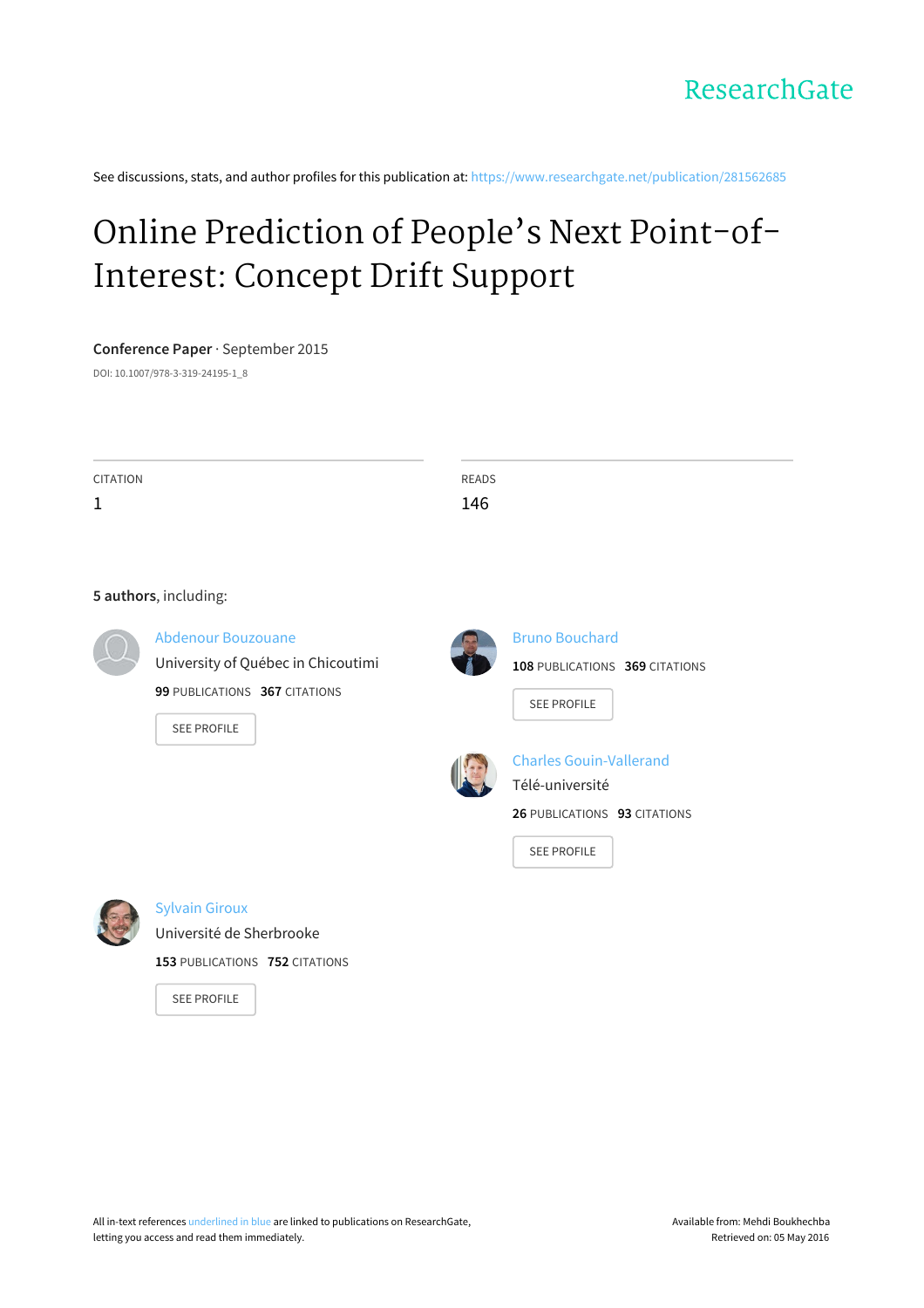## **Online prediction of people's next Point-of-Interest: Concept drift support**

Mehdi Boukhechba<sup>1</sup>, Abdenour Bouzouane<sup>1</sup>, Bruno Bouchard<sup>1</sup>, Charles Gouin-Vallerand<sup>2</sup>, Sylvain Giroux<sup>3</sup>

> <sup>1</sup>LIARA Laboratory University of Quebec at Chicoutimi (UQAC) Chicoutimi, G7H 2B1, Canada {Mahdi.Boukhechba1, Abdenour\_Bouzouane, Bruno\_Bouchard}@uqac.ca <sup>2</sup>Tele-universite of Quebec (TELUQ) charles.gouin-vallerand@teluq.ca <sup>3</sup> University of Sherbrooke sylvain.giroux@usherbrooke.ca

**Abstract.** Current advances in location tracking technology provide exceptional amount of data about the users' movements. The volume of geospatial data collected from moving users' challenges human ability to analyze the stream of input data. Therefore, new methods for online mining of moving object data are required. One of the popular approach available for moving objects is the prediction of the unknown future location of an object. In this paper we present a new method for online prediction of users' next important locations to be visited that not only learns incrementally the users' habits, but also detects and supports the drifts in their patterns. Our original contribution includes a new algorithm of online mining association rules that support the concept drift.

**Keywords:** Mobile environment, Human activities, Activity prediction, Online association rules, Spatio-temporal data mining, Concept drift.

## **1 Introduction**

The last decade has been the mobile device technologies era where the capture of the evolving position of moving objects has become ubiquitous. Mobile wearable tracking devices, e.g., phones and navigation systems collect the movements of all kind of moving objects, generating huge volumes of mobility data. Despite the fact that data collected from mobile devices is more accurate, there is still scientific locks regarding the use of this data. One of these important research topics is the prediction of user's next location [\[5,](https://www.researchgate.net/publication/221023633_Mining_interesting_locations_and_travel_sequences_from_GPS_trajectories_In_Proceedings_of_WWW?el=1_x_8&enrichId=rgreq-84b1dba1-a050-4949-a61e-a7636a69295b&enrichSource=Y292ZXJQYWdlOzI4MTU2MjY4NTtBUzoyNzEyMjM3NjI0NTI0OTFAMTQ0MTY3NjE5Mjc2MA==) [7,](https://www.researchgate.net/publication/234720429_Next_Place_Prediction_using_Mobility_Markov_Chains?el=1_x_8&enrichId=rgreq-84b1dba1-a050-4949-a61e-a7636a69295b&enrichSource=Y292ZXJQYWdlOzI4MTU2MjY4NTtBUzoyNzEyMjM3NjI0NTI0OTFAMTQ0MTY3NjE5Mjc2MA==) [16\]](https://www.researchgate.net/publication/286950487_Where_you_like_to_go_next_Successive_point-of-interest_recommendation?el=1_x_8&enrichId=rgreq-84b1dba1-a050-4949-a61e-a7636a69295b&enrichSource=Y292ZXJQYWdlOzI4MTU2MjY4NTtBUzoyNzEyMjM3NjI0NTI0OTFAMTQ0MTY3NjE5Mjc2MA==), where results of these research are used in a wide range of fields like traffic management, public transportation, assistance of people with special needs, commercials and advertising.

Our precedent work [\[2\]](https://www.researchgate.net/publication/275274206_Online_recognition_of_people) proposed an online activity recognition system that offers the possibility to understand what people are doing at a specific moment by inferring incrementally people's interesting places from raw GPS data. In this paper, we are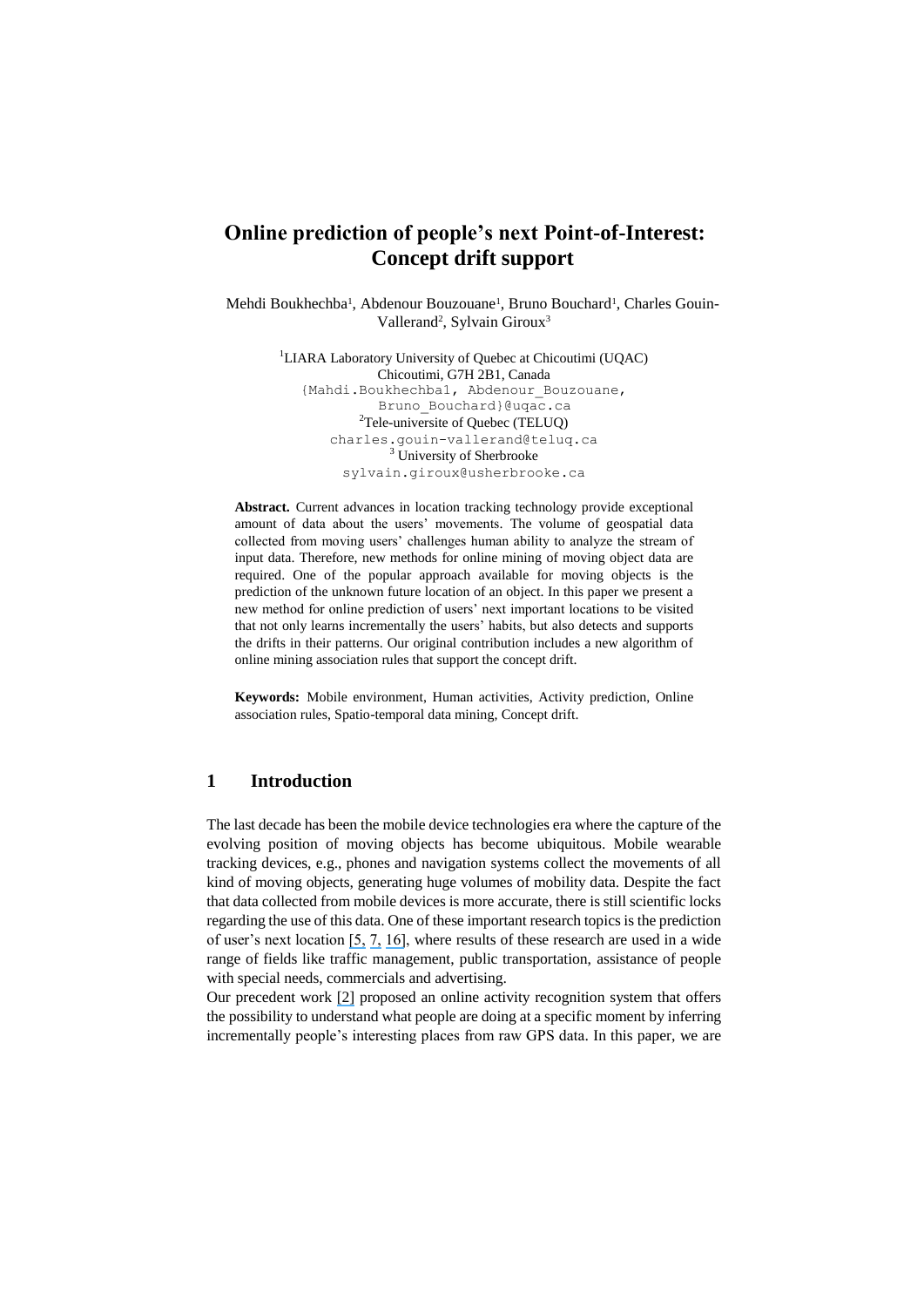proposing an evolution of our precedent system that estimates the users' actions in the future by predicting their next visited point of interest. We are planning to use such system to assist people with special needs (e.g. persons suffering from Alzheimer disease) during their daily outdoor activities by proposing specific assistance based on their recognized activities and context. Assuming that we have some beforehand knowledge about people's destinations, our precedent work was able to detect anomaly in the users' behaviors (comparing the planned and the real destination). The predictive model that we are proposing in this paper aims to launch assistance processes when users are lost suggesting a new safe destination.

In this paper, we are addressing the issue of predicting the next location of an individual based on the observations of his mobility habits. One of the major problems met when trying to incrementally learn users' routine is the concept drift [\[19,](https://www.researchgate.net/publication/221653555_Issues_in_evaluation_of_stream_learning_algorithms?el=1_x_8&enrichId=rgreq-84b1dba1-a050-4949-a61e-a7636a69295b&enrichSource=Y292ZXJQYWdlOzI4MTU2MjY4NTtBUzoyNzEyMjM3NjI0NTI0OTFAMTQ0MTY3NjE5Mjc2MA==) [20,](https://www.researchgate.net/publication/220974771_Learning_with_Drift_Detection?el=1_x_8&enrichId=rgreq-84b1dba1-a050-4949-a61e-a7636a69295b&enrichSource=Y292ZXJQYWdlOzI4MTU2MjY4NTtBUzoyNzEyMjM3NjI0NTI0OTFAMTQ0MTY3NjE5Mjc2MA==) [21\]](https://www.researchgate.net/publication/228563895_Classifier_ensembles_for_detecting_concept_change_in_streaming_data_Overview_and_perspectives?el=1_x_8&enrichId=rgreq-84b1dba1-a050-4949-a61e-a7636a69295b&enrichSource=Y292ZXJQYWdlOzI4MTU2MjY4NTtBUzoyNzEyMjM3NjI0NTI0OTFAMTQ0MTY3NjE5Mjc2MA==). The concept drift means that the statistical properties of the target variable (in our case, the users' habits), which the model is trying to predict, change over time in unexpected ways. For instance, assuming that we learn a user's habits using a traditional algorithm, a user lives in " $@l"$  for one year, after that he moves to "@2", this shifting will lead to not only shift the address but probably the habits too. Existing algorithms will take few months to detect that a user is doing a new frequent habits (if we take a support of  $60%$  using Apriori<sup>1</sup> algorithm [\[15\]](https://www.researchgate.net/publication/221900765_Fast_Algorithms_for_Mining_Association_Rules_in_Large_Databases?el=1_x_8&enrichId=rgreq-84b1dba1-a050-4949-a61e-a7636a69295b&enrichSource=Y292ZXJQYWdlOzI4MTU2MjY4NTtBUzoyNzEyMjM3NjI0NTI0OTFAMTQ0MTY3NjE5Mjc2MA==) for example, it will take 7 months to detect the new habits), in the meantime, all what is proposed by these algorithms is probably false since it is based on the old routines and not the new ones.

Current work [\[16,](https://www.researchgate.net/publication/286950487_Where_you_like_to_go_next_Successive_point-of-interest_recommendation?el=1_x_8&enrichId=rgreq-84b1dba1-a050-4949-a61e-a7636a69295b&enrichSource=Y292ZXJQYWdlOzI4MTU2MjY4NTtBUzoyNzEyMjM3NjI0NTI0OTFAMTQ0MTY3NjE5Mjc2MA==) [1,](https://www.researchgate.net/publication/221589403_Pedestrian-movement_prediction_based_on_mixed_Markov-chain_model?el=1_x_8&enrichId=rgreq-84b1dba1-a050-4949-a61e-a7636a69295b&enrichSource=Y292ZXJQYWdlOzI4MTU2MjY4NTtBUzoyNzEyMjM3NjI0NTI0OTFAMTQ0MTY3NjE5Mjc2MA==) [7,](https://www.researchgate.net/publication/234720429_Next_Place_Prediction_using_Mobility_Markov_Chains?el=1_x_8&enrichId=rgreq-84b1dba1-a050-4949-a61e-a7636a69295b&enrichSource=Y292ZXJQYWdlOzI4MTU2MjY4NTtBUzoyNzEyMjM3NjI0NTI0OTFAMTQ0MTY3NjE5Mjc2MA==) [8,](https://www.researchgate.net/publication/221579244_Prediction_of_Moving_Object_Location_Based_on_Frequent_Trajectories?el=1_x_8&enrichId=rgreq-84b1dba1-a050-4949-a61e-a7636a69295b&enrichSource=Y292ZXJQYWdlOzI4MTU2MjY4NTtBUzoyNzEyMjM3NjI0NTI0OTFAMTQ0MTY3NjE5Mjc2MA==) [11\]](https://www.researchgate.net/publication/3234016_Mobility_modeling_location_tracking_and_trajectory_prediction_in_wireless_ATM_networks?el=1_x_8&enrichId=rgreq-84b1dba1-a050-4949-a61e-a7636a69295b&enrichSource=Y292ZXJQYWdlOzI4MTU2MjY4NTtBUzoyNzEyMjM3NjI0NTI0OTFAMTQ0MTY3NjE5Mjc2MA==) that try to learn users' routines and predict their future routines fail in their ability to deal with the changes in users' behaviors during the learning process, and there are only few works that attempt to incrementally predict the users' next location.

We bring a novelty to the manner of resolving this problem via a novel online algorithm that extracts association rules carrying the data drift during the learning process. Hence, the main idea is to help new habits detected to become quickly frequent, by introducing a new criterion of support calculation based on a weight distribution of data collected and not the classic number of occurrences.

The following sections detail our contribution: Section 2 briefly reviews related work; Section 3 presents our approach; Section 4 describes the experimentation. Finally, conclusion and future works, as well as the expected contributions, are summarized in Section 5.

<u>.</u>

<sup>&</sup>lt;sup>1</sup> Apriori is an algorithm for frequent item set mining and association rule learning over transactional databases. It proceeds by identifying the frequent individual items in the database and extending them to larger and larger item sets as long as those item sets appear sufficiently often in the database.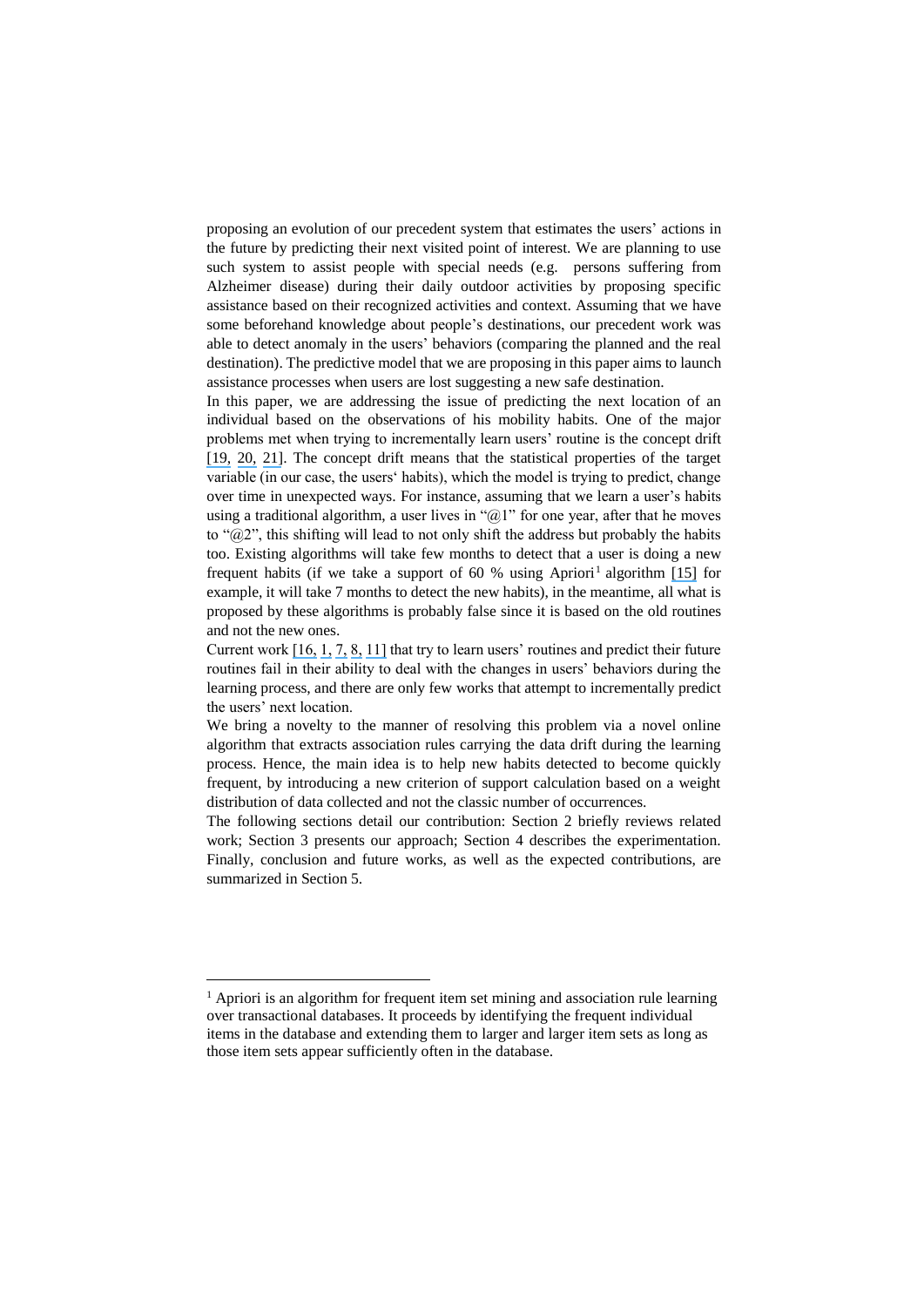## **2 Related work**

<u>.</u>

Significant research effort has been undertaken in both mobile computing and spatial data mining domains [\[17,](https://www.researchgate.net/publication/222653495_A_Conceptual_View_on_Trajectories?el=1_x_8&enrichId=rgreq-84b1dba1-a050-4949-a61e-a7636a69295b&enrichSource=Y292ZXJQYWdlOzI4MTU2MjY4NTtBUzoyNzEyMjM3NjI0NTI0OTFAMTQ0MTY3NjE5Mjc2MA==) 18]. Many advances in tracking users' movements have emerged resulting in several proposals for predicting future users' locations. The main approach proposed is to learn the user's patterns from his historical locations and try to predict the next location via different techniques.

In [\[8\]](https://www.researchgate.net/publication/221579244_Prediction_of_Moving_Object_Location_Based_on_Frequent_Trajectories?el=1_x_8&enrichId=rgreq-84b1dba1-a050-4949-a61e-a7636a69295b&enrichSource=Y292ZXJQYWdlOzI4MTU2MjY4NTtBUzoyNzEyMjM3NjI0NTI0OTFAMTQ0MTY3NjE5Mjc2MA==) Morzy introduces a new method for predicting the location of a moving object where he extracts the association rules from the moving object database using a modified version of Apriori and uses the rules extracted when a trajectory is given via matching functions, he selects the best association rule that matches this trajectory, and then uses it for the prediction. Unfortunately, these works do not permit incremental training of the models, since it is based on a posteriori learning, secondly, the fact that authors propose matching functions in form of strategies (simple, polynomial, logarithmic and aggregation strategies) can create a computational complexities; difficulties to choose and set the rights parameters for the right strategy.

Sébastien et al. extended a previously proposed mobility model called the Mobility Markov Chain  $(n-MMC)^2$ , in order to keep track of the n previous locations visited [\[7\]](https://www.researchgate.net/publication/234720429_Next_Place_Prediction_using_Mobility_Markov_Chains?el=1_x_8&enrichId=rgreq-84b1dba1-a050-4949-a61e-a7636a69295b&enrichSource=Y292ZXJQYWdlOzI4MTU2MjY4NTtBUzoyNzEyMjM3NjI0NTI0OTFAMTQ0MTY3NjE5Mjc2MA==). This proposal essentially corresponds to a higher order Markov model. Authors show that while the accuracy of the prediction grows with n, choosing  $n > 2$  does not seem to bring an important improvement to the cost of a significant overhead in terms of computation and space for the learning and storing of the mobility model. However, like the previous works, this one has a lack with the computational complexity and the incremental support. In addition, the three datasets used in authors' experiments were collected in a controlled environment where data was gathered from specific participants who were aware of the experiments.

Asahara et al. proposed in [\[1\]](https://www.researchgate.net/publication/221589403_Pedestrian-movement_prediction_based_on_mixed_Markov-chain_model?el=1_x_8&enrichId=rgreq-84b1dba1-a050-4949-a61e-a7636a69295b&enrichSource=Y292ZXJQYWdlOzI4MTU2MjY4NTtBUzoyNzEyMjM3NjI0NTI0OTFAMTQ0MTY3NjE5Mjc2MA==) a method for predicting pedestrian movement on the basis of a mixed Markov- chain model  $(MMM)^3$ , taking into account some complex parameters like pedestrian's personality merged to his previous status. The authors experiment their solution in a major shopping mall and report an accuracy of 74.4%

<sup>&</sup>lt;sup>2</sup> MMC is a probabilistic automaton in which states represent points of interest (POIs) of an individual and transitions between states corresponds to a movement from one POI to another one, a transition between POIs is non deterministic but rather that there is a probability distribution over the transitions that corresponds to the probability of moving from one POI to another.

<sup>3</sup> MMM is an intermediate model between individual and generic models. The prediction of the next location is based on a Markov model belonging to a group of individuals with similar mobility behavior. This approach clusters individuals into groups based on their mobility traces and then generates a specific Markov model for each group. The prediction of the next location works by first identifying the group a particular individual belongs to and then inferring the next location based on this group model.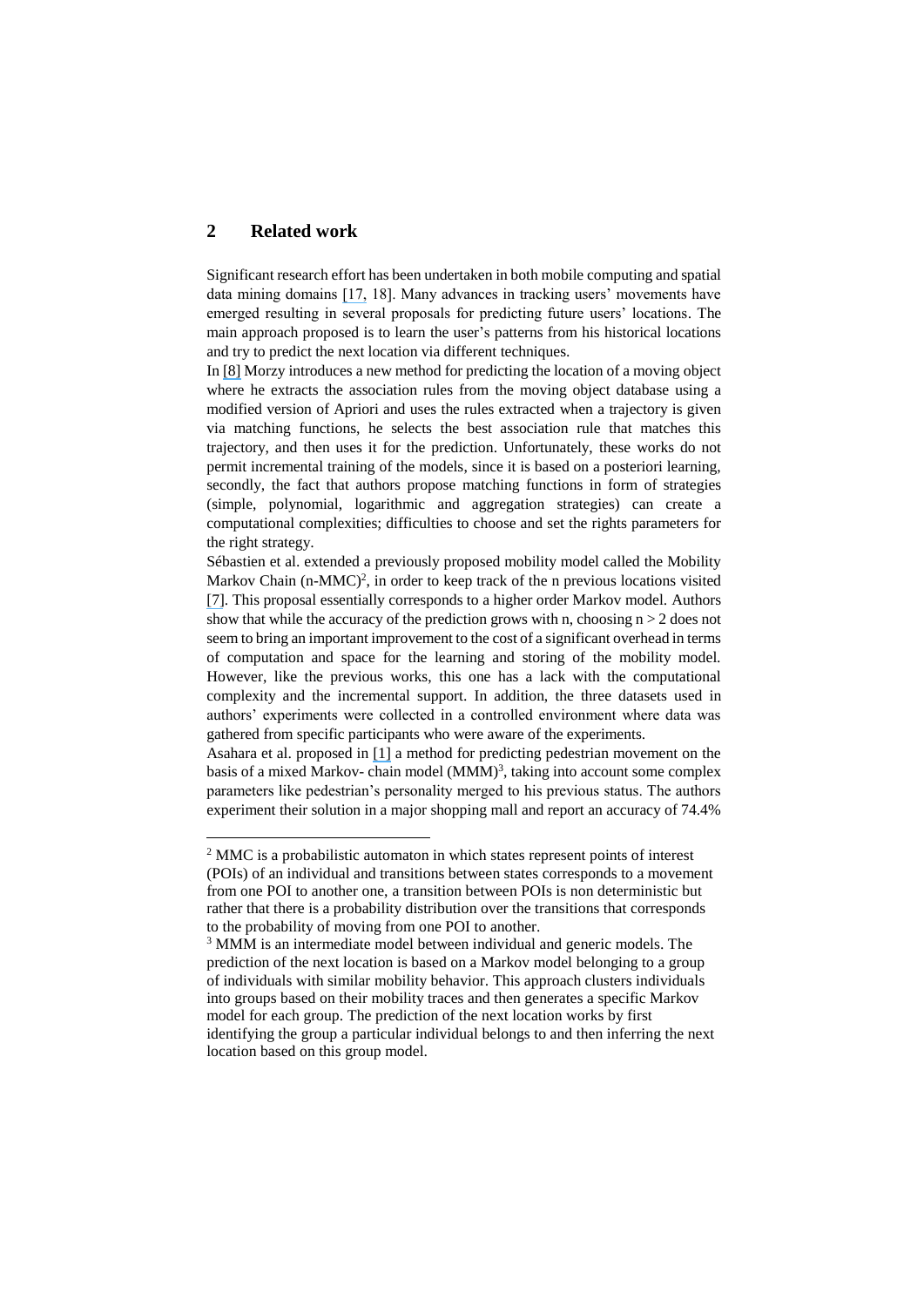for the MMM method and, in a comparison over the same dataset, they reported that methods based on Markov-chain models, or based on Hidden Markov Models, achieve lower prediction rates of about 45% and 2%, respectively.

Authors in [\[3\]](https://www.researchgate.net/publication/221442206_Mining_Incremental_Association_Rules_with_Generalized_FP-Tree?el=1_x_8&enrichId=rgreq-84b1dba1-a050-4949-a61e-a7636a69295b&enrichSource=Y292ZXJQYWdlOzI4MTU2MjY4NTtBUzoyNzEyMjM3NjI0NTI0OTFAMTQ0MTY3NjE5Mjc2MA==) present two new algorithms that use the frequent patterns tree (FPtree) structure to reduce the required number of database scans. One of the proposed algorithms is the DB-tree algorithm, which stores all the database information in an FP-tree structure and requires no re-scan of the original database for all update cases, the algorithm stores in descending order of support all items, as well as counts all items in all transactions in the database in its branches. The DB-Tree is constructed the same way as done in FP-Tree except that it includes all the items instead of only the frequent 1-items. The second algorithm is the PotFp-tree (Potential frequent pattern) algorithm, which uses a prediction of future possible frequent itemsets to reduce the number of times the original database needs to be scanned when previous small itemsets become large after database update. The first disadvantage of the three algorithms, with all respect to the authors, is the non-support of the concept drift, since none of them support the changes in the sequences behavior. The second problem is the restructuring of the tree to store the node in descending order of support, this technique not only increases the computational complexity, but represents likewise an invalid solution to fields where the order of items is important like peoples' habits.

In [\[10\]](https://www.researchgate.net/publication/225730293_Clustering_Mobile_Trajectories_for_Resource_Allocation_in_Mobile_Environments?el=1_x_8&enrichId=rgreq-84b1dba1-a050-4949-a61e-a7636a69295b&enrichSource=Y292ZXJQYWdlOzI4MTU2MjY4NTtBUzoyNzEyMjM3NjI0NTI0OTFAMTQ0MTY3NjE5Mjc2MA==), a method called dynamic clustering based prediction (DCP) of mobile user movements is presented to discover user mobility patterns from collections of recorded mobile trajectories and use them for the prediction of movements and dynamic allocation of resources. Collected user trajectories are clustered according to their in-between similarity using a weighted edit distance measure [\[11\]](https://www.researchgate.net/publication/3234016_Mobility_modeling_location_tracking_and_trajectory_prediction_in_wireless_ATM_networks?el=1_x_8&enrichId=rgreq-84b1dba1-a050-4949-a61e-a7636a69295b&enrichSource=Y292ZXJQYWdlOzI4MTU2MjY4NTtBUzoyNzEyMjM3NjI0NTI0OTFAMTQ0MTY3NjE5Mjc2MA==). In the prediction phase, the representatives of the clusters are used. Authors showed using a simulation that for a variety of trajectory length, noise and outliers, the DCP method achieves a very good tradeoff between prediction recall and precision

While developing a rich body of work for mining moving object data, the research community has shown very little interest for the online mining of these objects since the mainstream of related works lies on a post hoc analysis of a massive set of data to learn and predict locations.

Moreover, one of the big issues that can easily shatter the most robust next location predictive model is the habits' drift, since from the time when the data begins to behave in a non-regular manner; the predictive models will face difficulties to do their work. Finally, to our knowledge, we are the first to support incrementally the users' habits changes, since there is no approach that handle the habits' drift during the learning and the prediction of next location process.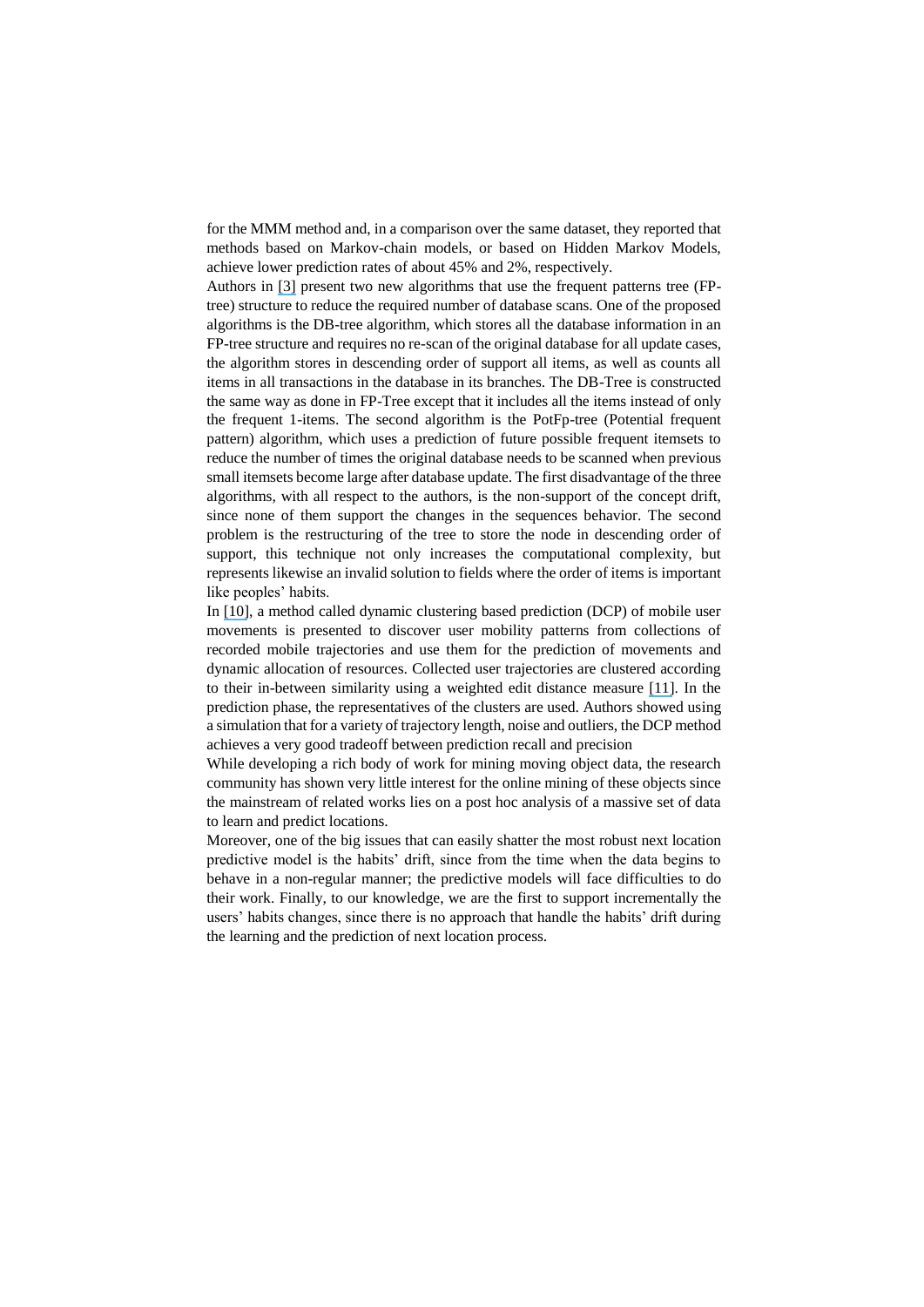## **3 OVERVIEW OF THE APPROACH**

Assuming that we track a user outdoor activities using an incremental solution such as that one presented in [\[2\]](https://www.researchgate.net/publication/275274206_Online_recognition_of_people), every activity (location) detected is called a Place of Interest (POI). A POI is an urban geo-referenced object where a person may carry out a specific activity. Our approach begins by constructing a sequence of  $POI<sub>j</sub>$  that represents the tracking of users' daily habits, every sequence is stored incrementally in a tree structure called Habits' Tree 'HT'. On every sequence arrival, our algorithm checks for a drift in the distribution of sequences and allocates a new weight to the sequence concerned. Finally, the algorithm predicts the next POI using the association rules drawn from HT.

#### **3.1 Sequence construction**

This step aims to represent users' habits via monitoring of routines called sequence  $S_i$ , every sequence contains a set of disjoint singletons POI<sub>j</sub> (c-e we can't find the same POI many times in the same sequence) and terminates with the end of the day (daily habits). For example, assuming that the user achieved the following activities during a day: home, work, restaurant, work, gym, home; the algorithm will construct incrementally two sequences from these habits:

- $S_1$ : Home, work, restaurant.
- $S_2$ : Restaurant, work, gym, home.

In fact, when algorithm 1 detects a new POI that already exists in the sequence, like "work" in the example above, it stops constructing S1 and creates a new sequence S2, the reason of our proceeding is to optimize the storage of the sequences.

#### **Algorithm 1: Sequence construction**

```
Input:
A POI_i;Output:
Sequence S_i;
S_i = null ;
For each new POI_iIf (! S_i. contains(POI_i) and StillTheSameDay) then
   S_i = S_i + POI_j Else //new sequence
      Return S_i;
      If (StillTheSameDay) S_i = Last POI_jElse S_i = null ;
End for each
```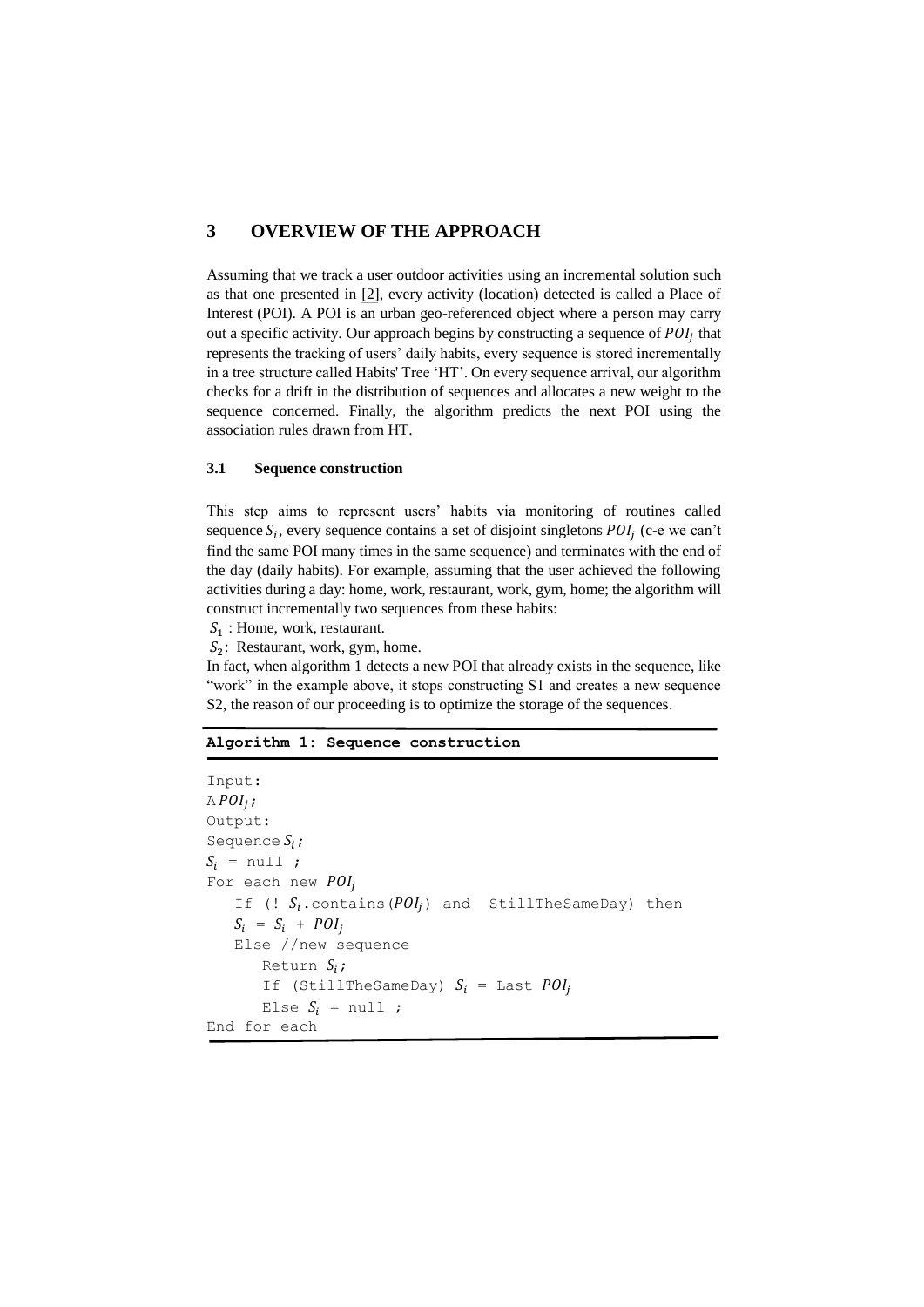Algorithm 1 is executed on every *POI<sub>j</sub>* arrival, when  $S_i$  is finally constructed we move to the next step: the habits' tree update. Note that an improvement can be made at this step to respect the definition of streaming learning, this improvement is based on the treatment and the storage of each  $POI_j$  in HT when it arrives without waiting for the construction of  $S_i$ .

#### **3.2 Habits' tree update**

Habits' tree HT is a data structure that takes form of a special tree, every node represents a POI and is characterized by a weight  $w_j$  that represents the weight of  $POI_j$ 's occurrence and an identifier  $ID_j$  that aims to identify the sequences by an integer (see 4.3.1 Sequence identification).

The work of [\[3\]](https://www.researchgate.net/publication/221442206_Mining_Incremental_Association_Rules_with_Generalized_FP-Tree?el=1_x_8&enrichId=rgreq-84b1dba1-a050-4949-a61e-a7636a69295b&enrichSource=Y292ZXJQYWdlOzI4MTU2MjY4NTtBUzoyNzEyMjM3NjI0NTI0OTFAMTQ0MTY3NjE5Mjc2MA==) inspired us to plan this part, authors in that work proposed a new algorithm for mining incrementally association rules called DB-Tree. DB-Tree is a generalized form of FP-Tree (FP-Growth [\[22\]](https://www.researchgate.net/publication/220520017_Algorithms_for_Association_Rule_Mining_-_A_General_Survey_and_Comparison?el=1_x_8&enrichId=rgreq-84b1dba1-a050-4949-a61e-a7636a69295b&enrichSource=Y292ZXJQYWdlOzI4MTU2MjY4NTtBUzoyNzEyMjM3NjI0NTI0OTFAMTQ0MTY3NjE5Mjc2MA==)) which stores in descending order of support all items in the database, as well as counts all items in all transactions in the database in its branches. The DB-Tree is constructed the same way as done in FP-Tree except that it includes all the items instead of only the frequent 1-items.

In our habits' tree, tree data structure wasn't chosen arbitrary, using this structure and storing all the sequences (frequents and not frequents) eliminate the need of rescanning the entire database to update the structure like it is done in Apriori and FP-tree (when previously not frequent  $P O I_j$  become frequent in the new update). Indeed, the algorithm scans only the branches concerned by the new sequence, which optimizes the computational complexity. Additionally, storage optimizations are achieved using this structure, sharing paths between items in tree structure leads to much smaller size than that in a traditional database (see figure 2).

To give a brief idea on the way the data are structured in HT, we illustrated in figure 1 how our algorithm stored the two sequences  $S_1$  and  $S_2$  from the example above in a form of a succession of nodes characterized by  $\langle$ name,  $w$ ,  $ID$ .



**Fig.1.** HT Structure construction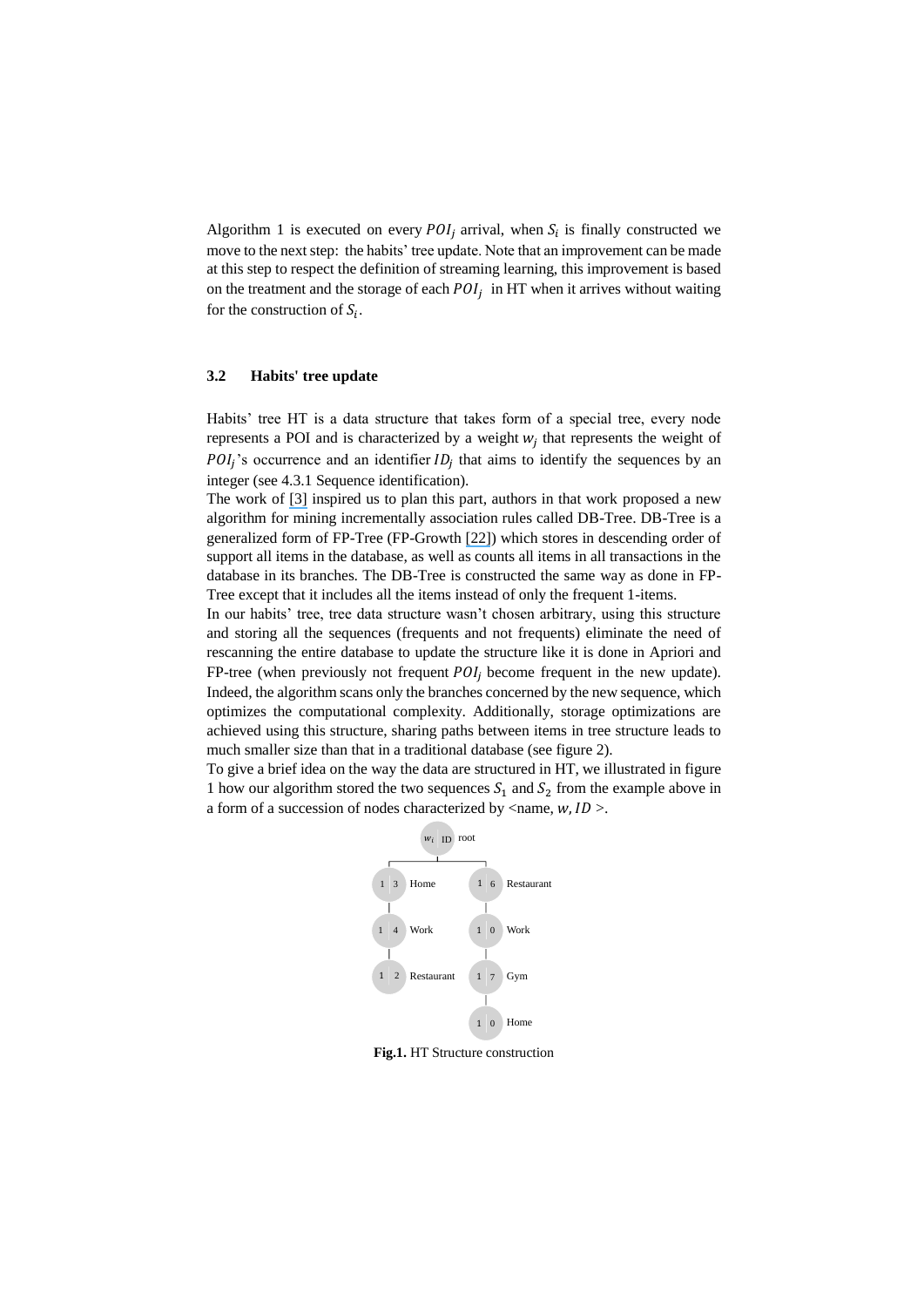We added two new sequences  $S_3$  = Home, Work, Gym, Cinema and  $S_4$  = Home, Gym, from the updated HT presented in figure 2, we can observe how the notion of sharing paths (in the nodes home and work) leads to a compression of the database dimension. Additionally, we can notice that the algorithm added these sequences with different weight than the previous because it detects new behaviors, more details are provided below.





On the arrival of a new sequence  $S_i$ , the algorithm 2 recursively processes each  $POI_j$ in  $S_i$ . If the POI<sub>j</sub> exists in HT, the concerned node's weight is updated, otherwise, the algorithm adds a new node with a new random  $POI_j$ . ID, and a new weight  $POI_j$ . w where the details of calculation is given in the next section. For example, supposing that after a certain time of learning, user's HT is structured like on figure 2, the next day, the user did the following sequence: home, work, gym, @1. Figure 3 shows how our algorithm updates the nodes: home, work, gym; and adds a new POI: @1. Note that @1 was added to HT with an unknown weight because it will be calculated in the next section.



**Fig.2.** Example of HT updated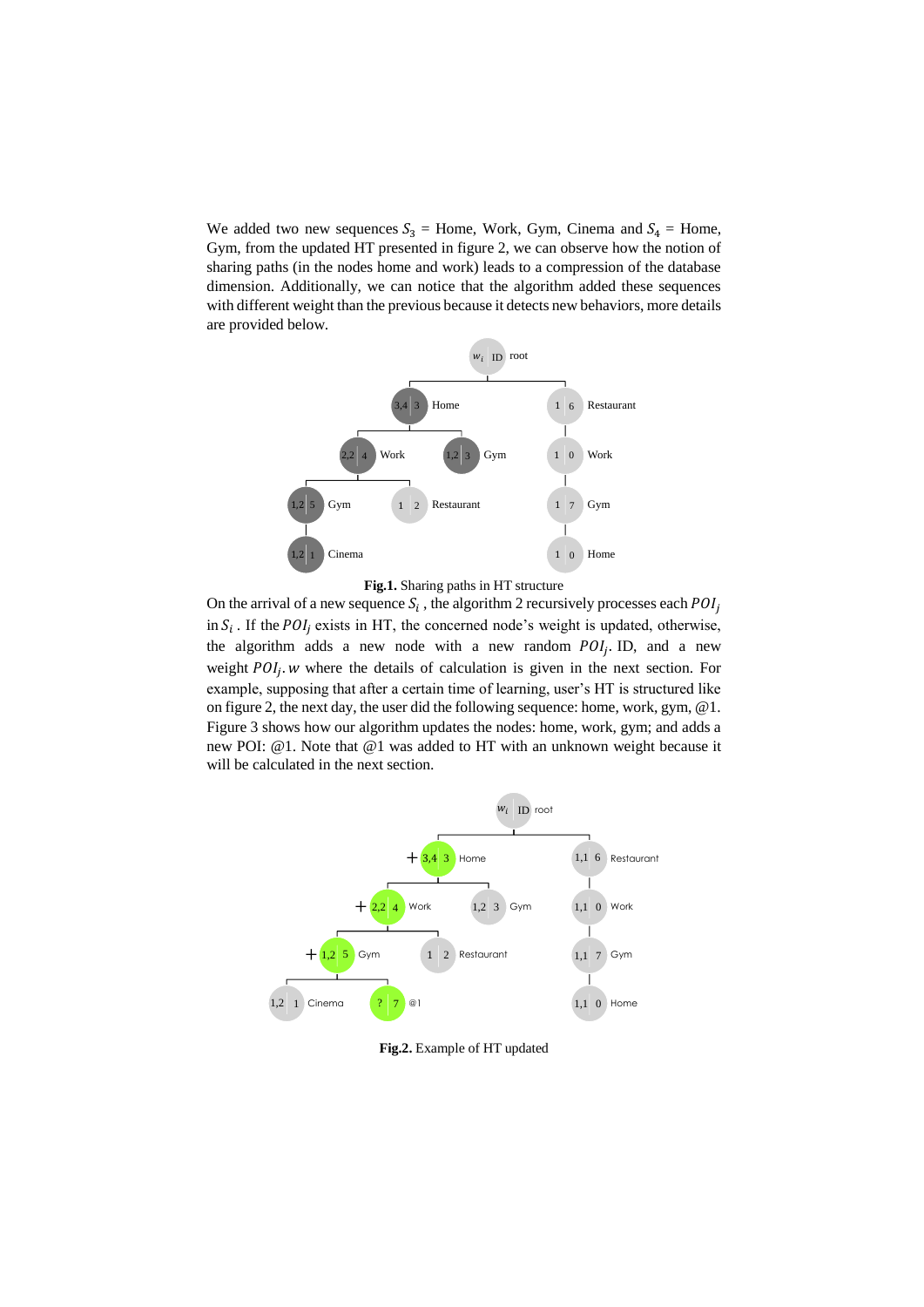#### **Algorithm 2: Habits' tree update**

```
Input:
A sequence S_i;
Output:
HT;
ArrayListPOI = S_i. ToList() ;
For (int i=0 ; i< ArrayListPOI. Lenght; i++)
New Node = ArrayListPOI [i] ;
If (HT.contains (NewNode))
HT.UpdateNode (NewNode) ;
HT.GoDown; 
Else
// Add the remaining POI_i in S_i and leave the loop
Ht.AddAllNodes (from ArrayListPOI [i] to ArrayListPOI 
[last]);
Break;
And if 
End for
```
The algorithm 2 shows how to maintain the HT on every new  $S_i$  arrival, but we haven't yet responded to our problem requirements. The next section presents how we proceed to distribute the weight in every node updated in HT. Our contribution aims to track the drift in users' habits, and to distribute the weights basing on these behavior changes.

#### **3.3 Drift detection**

This part aims to track the changes in users' habits. Our technique is divided into two steps: firstly we formulate mathematically each new sequence and secondly we use this number to test if it is a concept drift.

**Sequence identification.** In order to be able to use a concept drift test, it is crucial to parse the information contained in  $S_i$  into a quantifiable entity. The introduction of  $ID_j$  in each node was in this perspective, in fact, every new sequence will be represented by a variable called  $x_j$  where  $x_j$  is obtained from the concatenation of each  $POI_j$ . ID present in  $S_i$ . For instance, in the example cited earlier, the new arrived sequence is: Home, work, gym, @1; using each node's ID that corresponds to each POI<sub>j</sub> (see Figure 3), the variable  $x_j$  will take a value of 3457. Once the sequence is identified by an integer, we use this number in the next step, the concept drift test.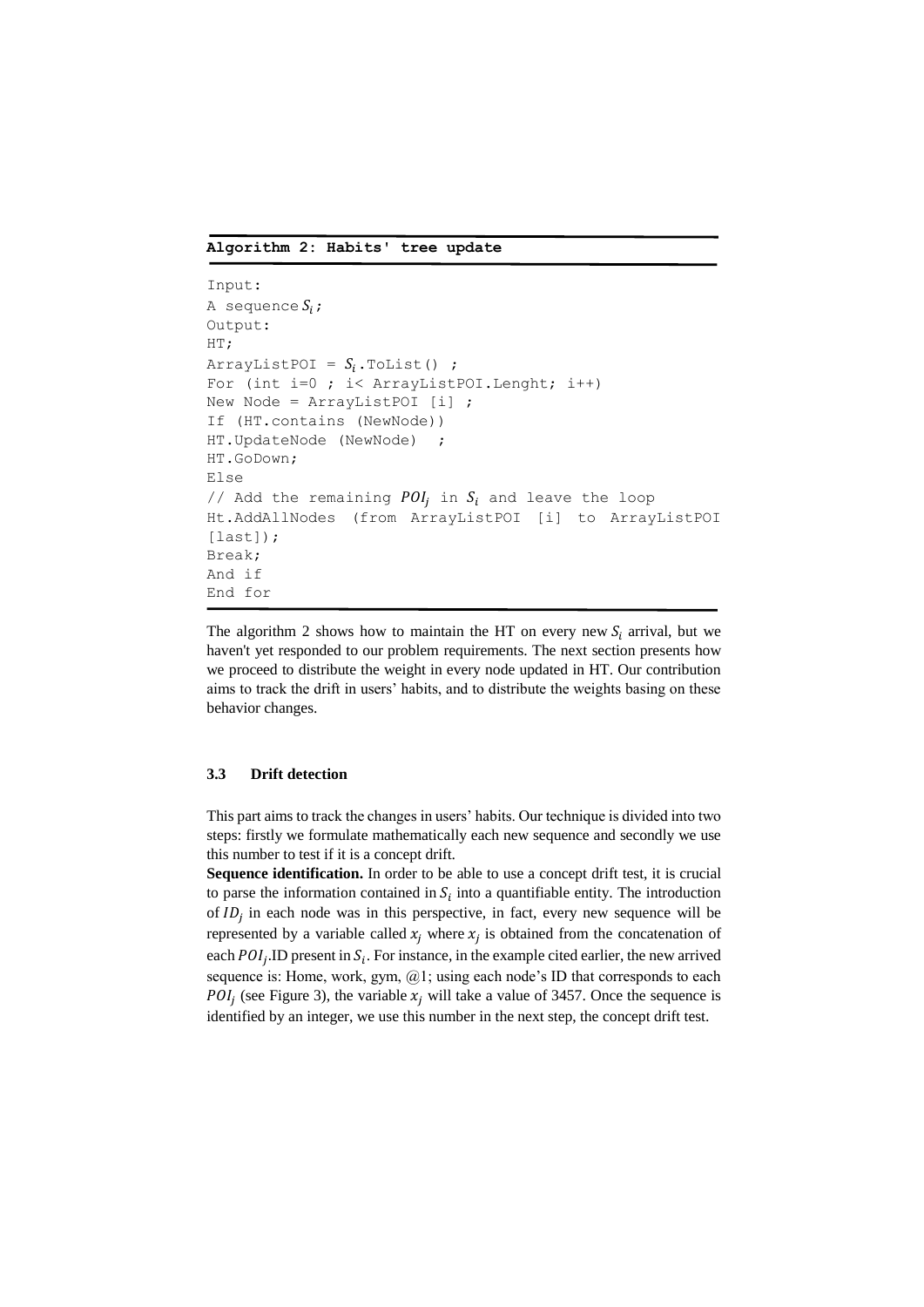**Concept drift test.** We use the Page Hinkley Test (PHT) [12] to detect the changes in users' habits, PHT is a sequential analysis technique typically used for monitoring change detection. It allows efficient detection of changes in the normal behavior of a process which is established by a model. The PHT was designed to detect a change in the average of a Gaussian signal [\[19\].](https://www.researchgate.net/publication/221653555_Issues_in_evaluation_of_stream_learning_algorithms?el=1_x_8&enrichId=rgreq-84b1dba1-a050-4949-a61e-a7636a69295b&enrichSource=Y292ZXJQYWdlOzI4MTU2MjY4NTtBUzoyNzEyMjM3NjI0NTI0OTFAMTQ0MTY3NjE5Mjc2MA==) This test considers a cumulative variable  $U_T$  defined as the cumulated difference between the observed values (in our case the sequences' identifier  $x_j$ ) and their mean till the current moment.

The procedure consists in carrying out two tests in parallel. The first makes it possible to detect an increase in the average. We calculate then:

$$
\begin{cases}\nU_t = \sum_{j=1}^t (x_j - \bar{x}_t - \delta), U_0 = 0 \\
m_t = \min(U_t), t \ge 1 \\
PHT = U_t - m_t\n\end{cases}
$$

The second allows detecting a decrease in the average as follows:

$$
\begin{cases}\nU_t = \sum_{j=1}^t (x_j - \bar{x}_t + \delta), U_0 = 0 \\
M_t = \max(U_t), t \ge 1 \\
PHT = M_t - U_t \\
\left(\frac{\delta}{\delta t}, \frac{\delta}{\delta t}\right)\n\end{cases}
$$

Where  $\bar{x}_t = \frac{\left(\sum_{j=1}^t x_j\right)}{t}$  $\frac{a_1 + b_1}{b_1}$  and  $\delta$  corresponds to the magnitude of changes that are allowed. When the difference PHT is greater than a given threshold  $(\lambda)$  a change in the distribution is assigned. The threshold  $\lambda$  depends on the admissible false alarm rate. Increasing λ will entail fewer false alarms, but might miss or delay some changes. Controlling this detection threshold parameter makes it possible to establish a tradeoff between the false alarms and the miss detections. In order to avoid issues linked to the parameterization of  $\lambda$ , we were inspired by the work in [\[14\]](https://www.researchgate.net/publication/221547968_Adaptively_Detecting_Changes_in_Autonomic_Grid_Computing?el=1_x_8&enrichId=rgreq-84b1dba1-a050-4949-a61e-a7636a69295b&enrichSource=Y292ZXJQYWdlOzI4MTU2MjY4NTtBUzoyNzEyMjM3NjI0NTI0OTFAMTQ0MTY3NjE5Mjc2MA==), where authors propose a self-adaptive method of change detection by proving that  $\lambda_t$  can be selfadapted using this equation:  $\lambda_t = f * \overline{x_t}$  where f is a constant called the  $\lambda$  factor, which is the number of required witnesses seeing the changes. In our case, habits' drift that we are tracking are brutal, in the sense that the user usually doesn't change his habits gradually, so, we don't need a big number of witnesses to detect the changes, that's why we put  $f = 2$ .

After having a value (PHT) that represents the stability of our users' habits, we are going to use this variable to distribute the weight in every new POI's node in HT.

#### **3.4 Weight distribution**

On every  $S_i$  arrival, we calculate the weight  $w_j$  that will be added to every node concerned by the new sequence in HT, the distribution is realized using a variable called drift's weight ( $wd_j$ ) calculated using an exponential function like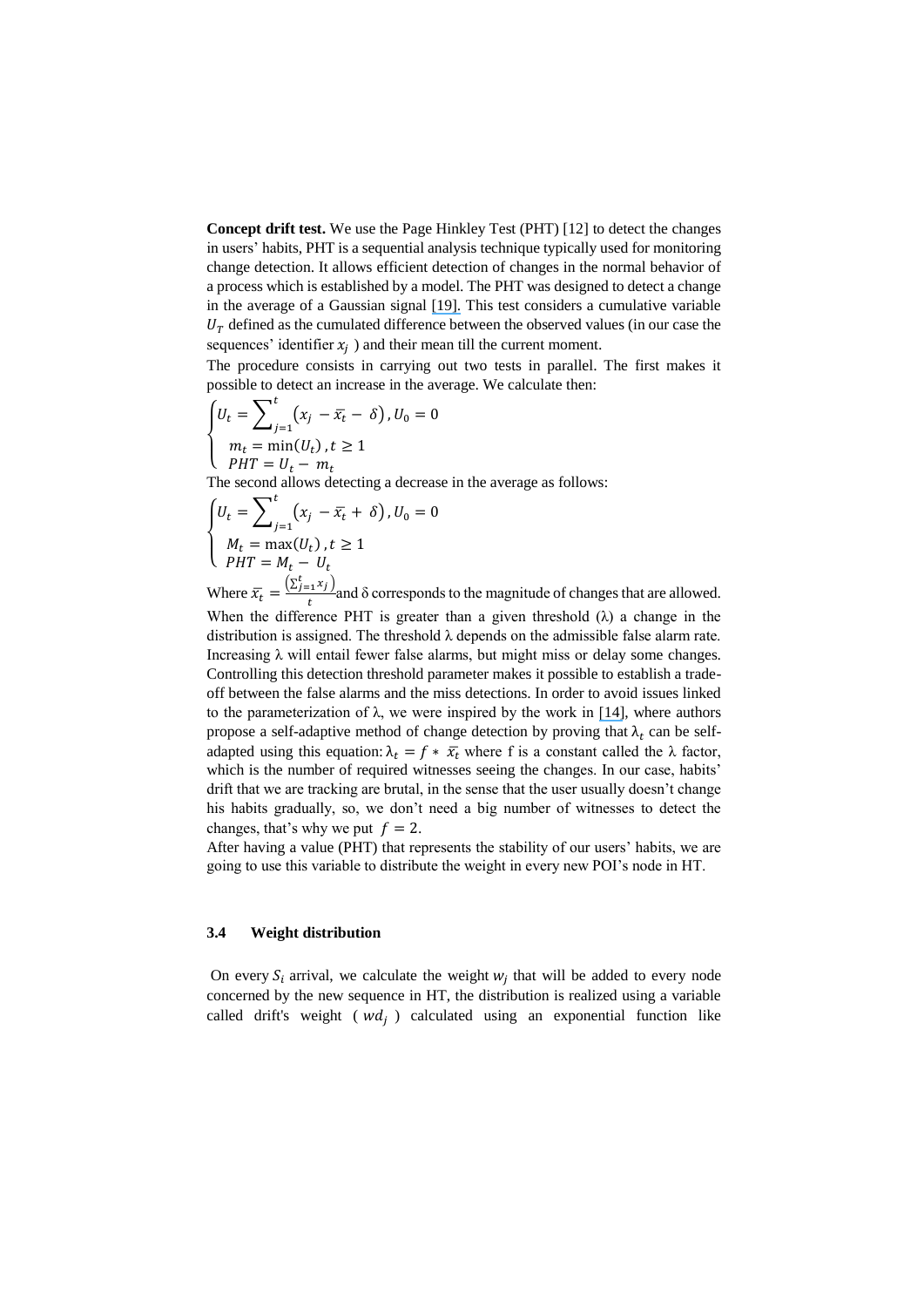follows:  $wd_j = 1 - e^{-\frac{1}{2}\frac{PHT}{\lambda_t}}$ , where  $p_t = \frac{PHT}{\lambda_t}$  $\frac{m}{\lambda_t}$  represents an indicator of the user's state, the greater is PHT than  $\lambda_t$ , more we are sure that the user is doing something new, and vice versa. For example, from figure 4, when  $p_t = 0$  because PHT = 0, we are sure that the user is doing the same habits, by against, each time  $p_t$  approaches the value 1, or exceeds it, we conclude that the user has a drift in his habits.





Consequently, the weight added to HT's concerned nodes is like follows:  ${w_j = 1, i f S_i}$  $w_j = 1 + w d_j$  , if  $S_i$  is not frequent , if  $S_i$  is frequent As we see, our distribution behaves in two ways (see algorithm 3): a traditional way

when the sequence  $S_i$  is frequent (adding only 1 in every node), and a special way when  $S_i$  is not frequent (adding  $1 + wd_j$ ), the reason why we proceed this way is that we are trying to help only the new habits that aren't frequents to become frequents, once arrived, we stop our help to not promote a sequence (habit) relative to another.

#### **Algorithm 3: Weight distribution**

```
Input:
A sequence S_i;
Output:
Weight w_i;
x_i = HT. GetSequenceId(S_i);
If (S_i. isfrequent()) w_i = 1;
Else 
       Calculate \lambda_t, U_T, m_t, M_t;
       Calculate PHT;
       Calculate wd_i;
       w_i = 1 + wd_i ;End if 
Return W_i
```
After calculating the weight that will be added on  $S_i$  arrival, the next step is to get the association rules from HT to predict the next activity.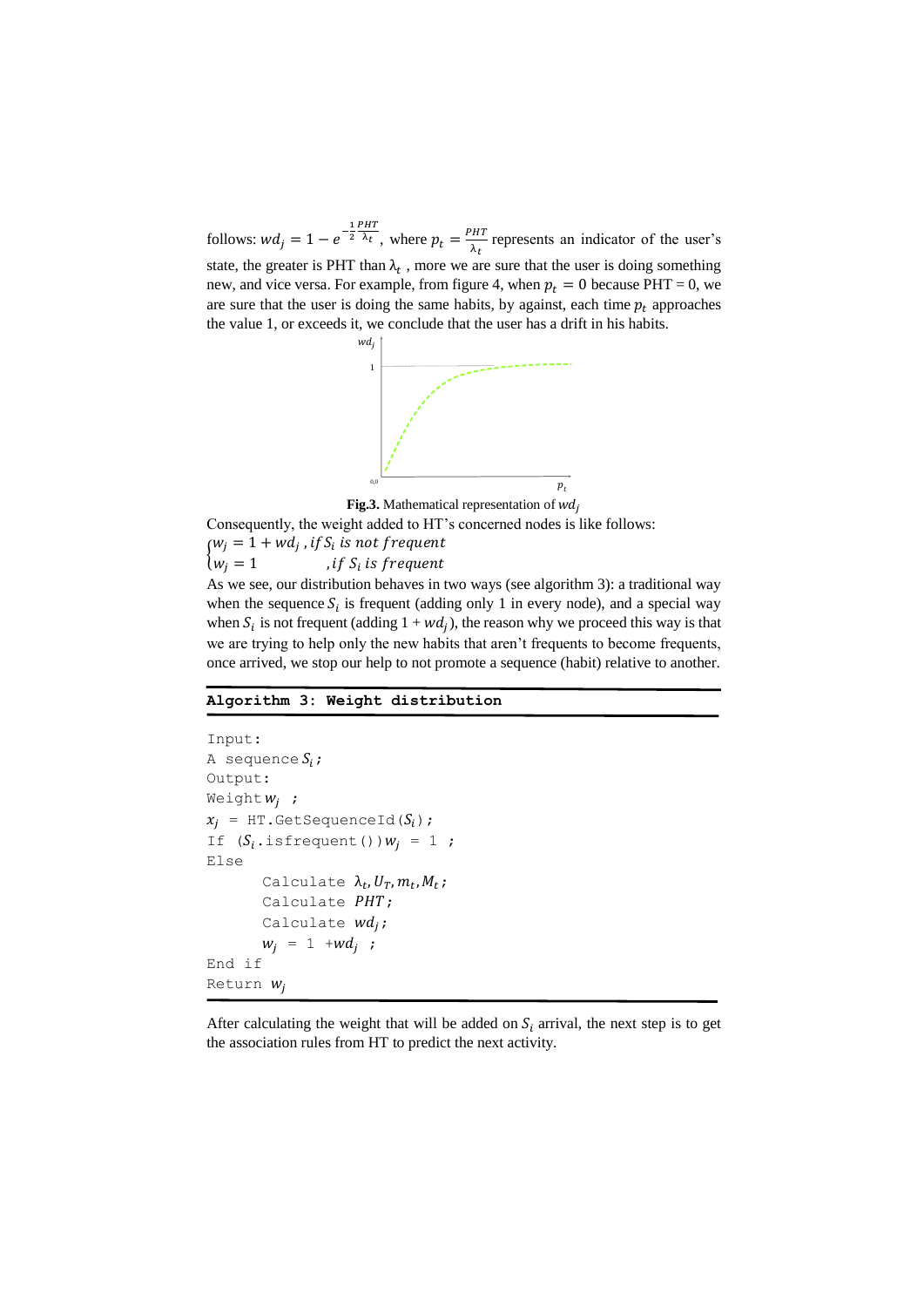#### **3.5 Activity prediction**

**Association rules mining.** Our technique is inspired from FP-growth algorithm and one of its incremental versions called DB-Tree [\[3\]](https://www.researchgate.net/publication/221442206_Mining_Incremental_Association_Rules_with_Generalized_FP-Tree?el=1_x_8&enrichId=rgreq-84b1dba1-a050-4949-a61e-a7636a69295b&enrichSource=Y292ZXJQYWdlOzI4MTU2MjY4NTtBUzoyNzEyMjM3NjI0NTI0OTFAMTQ0MTY3NjE5Mjc2MA==), the main difference between our work and theirs is that we introduced a weight distribution function that tracks the habits drift, secondly, our structure doesn't order the tree's items in descending order of support like done in DB-tree, in fact, DB-tree and FP-growth don't make a difference between "home, work, restaurant" and "restaurant, work, home", clearly, we can't use such technique when analyzing users' habits, otherwise, it will lead to gross errors.

Suppose we have a database with a set of items like illustrated in figure  $2$ , I = {Home, gym, work, @1, restaurant, cinema} and MinSupport = 60% of database transactions. To compute the frequent  $POI_i$  after constructing the habits tree HT, the algorithm mines the frequent  $POI_j$  that satisfy the minimum support represented by the MinSupport percentage of the maximum item's weight in HT. From figure 2, we have the weight of every items like follows (note that for every item we add up the corresponding weights found in all the tree, for example Home's weight  $= 3.4 + 1.0$ ): I = {(Home: 4.4), (gym: 3.4), (work: 3.2), (restaurant: 2), (Cinema: 1.2)}, the minimum support will be:  $MinSup = \frac{60}{100}$  $\frac{100}{100}$  (4.4) = 2.64, thus, the frequent *POI*<sub>j</sub> are all items greater or equal to 2.64 as {(Home: 4.4), (gym: 3.4), (work: 3.2)}.

The next steps is mining the frequent patterns from HT and association rules that are quite similar to those in FP-growth [3], thus we see no need to repeat the same process explanation.

**Next activity.** After mining the association rules from HT, we get from the same example (figure 2) these rules: {work, gym->home// work ->gym// home->gym// home-> work// Home, work->gym}, predicting the next activity lies on choosing the most appropriate association rules that represent user's situation, and using the resulting clause as predicted next activity. For example, if we know that the user is gone from home to work, using the last association rules we can predict that he will go next to the gym. Unfortunately, it's not always so simple to choose the right association rules. For instance, if we noticed that the user starts from his home and we try to predict the next activity, we will find that there are two rules that start from home, one predicts gym as next localization, and the other predicts work, and both are rights because the user has the habit of going sometimes to the gym and sometimes to work from home. This kind of conflict is managed by our algorithm (see algorithm 4) by choosing the rule with the greater weight. Clearly, this technique doesn't rule out the risk of errors (this is what explain the error percentage presented in the experimental evaluation section) but minimizes it since we choose the most recurrent rule.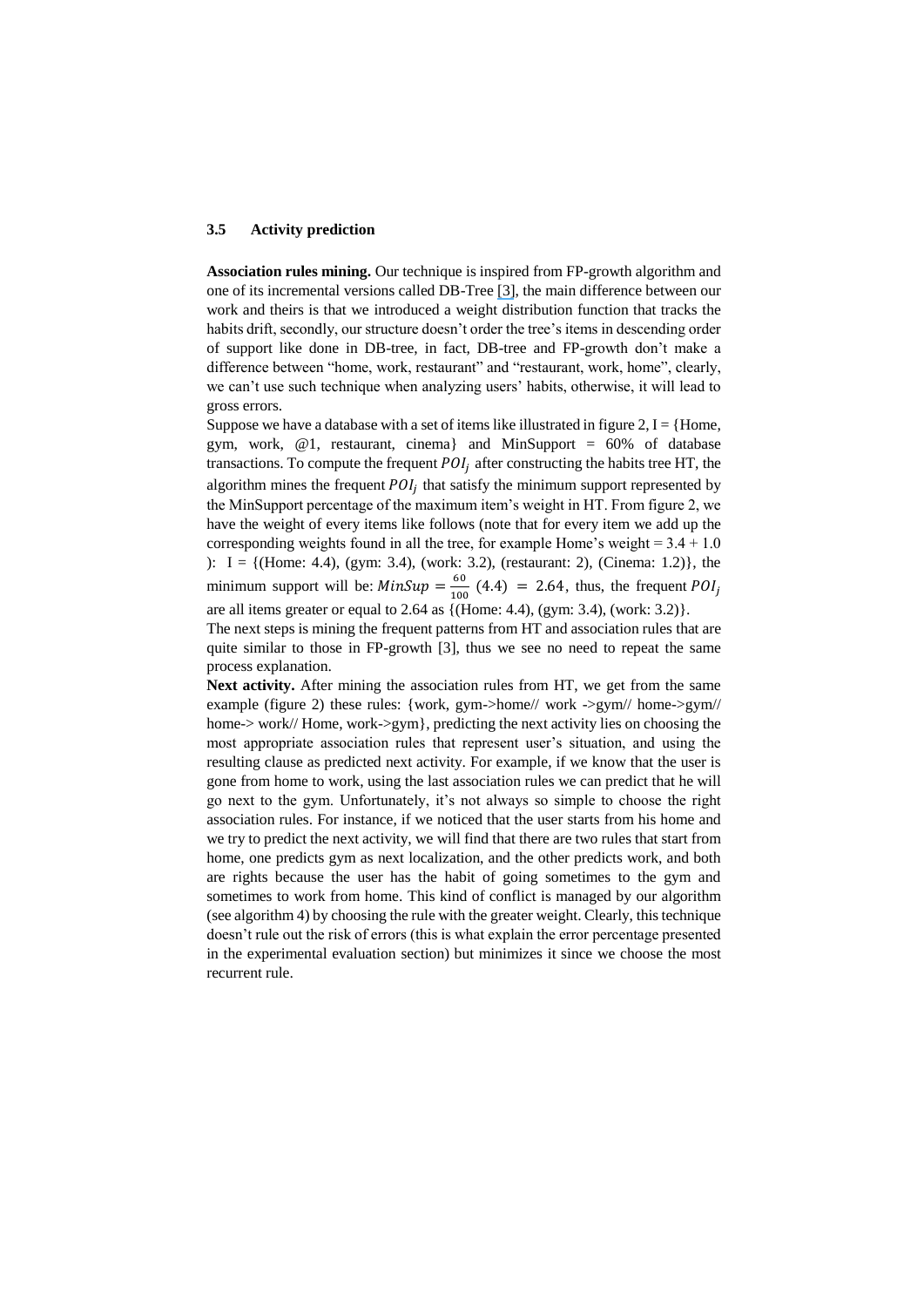#### **Algorithm 4: Activity prediction**

l

```
Input:
Habits tree HT;
Users past activities UPA;
Output:
Next activity;
TheRule = null;ListRules = HT.GetAssociationRules();
ListAppropriateRules=listRules.GetAllThatContains(UPA);
If (ListAppropriateRules.size >1) 
TheRule = ListAppropriateRules.GetRuleWithMaxWeight();
Else 
TheRule = ListAppropriateRules.get(0);
End if 
Return TheRule.getResultingClause();
```
Finally, we present in algorithm 5 the whole process that predicts the next activity from users' current location and some of their past locations if exist. First we construct a sequence of POI from the current location (or we wait until the sequence is constructed), then we calculate the weight that will be added to HT and we update the tree using this weight, we search for the association rules and we predict the next location based on the user's past activities (if exist).

Note that the sequence of these steps is not essentially like mentioned in algorithm 5, we present in this algorithm the whole process to explain how to start from a simple localization to predict the next user's activity. In real life, these processes can be used differently, for example, there is no need to search for the association rules on every sequence arrival, the most correct way is to update HT on every  $S_i$  (because the update does need a whole scan of the tree, so it's not expensive in term of time calculation), and to search for the association rules in an appropriate time depending on the application requirements. For example, supposing that we try to assist a patient of Alzheimer's disease, the user tends to forget his next activities, the appropriate time that we are talking about is when the proposed system detects an anomaly in the user's behaviors (user make mistakes because he doesn't know what to do next), at this time the system searches for the association rules and predict the next activity.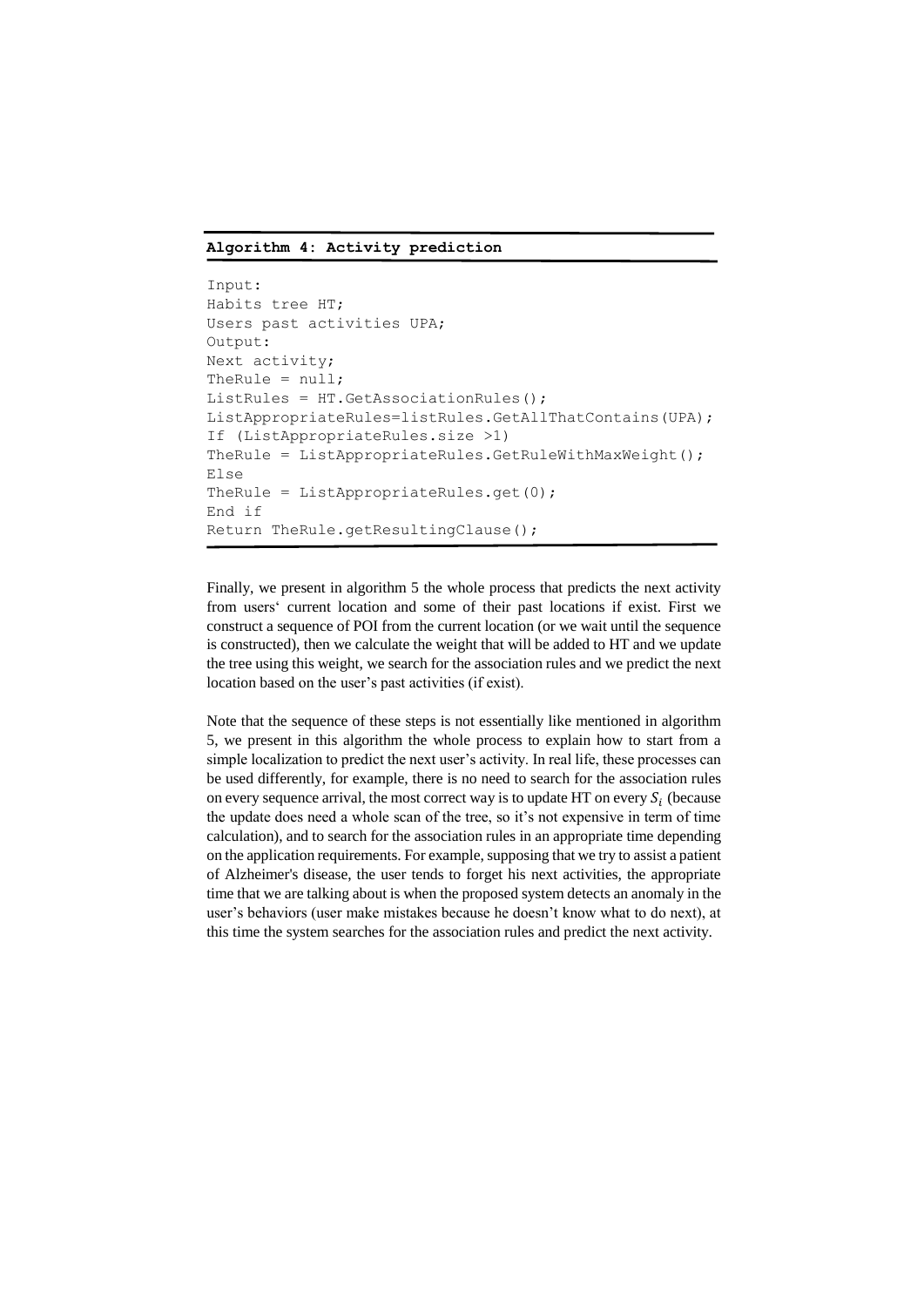**Algorithm 5: final algorithm**

1

```
Input:
A POI_i;Users past activities UPA
Output:
Next activity;
S_i = Sequence construction (POI<sub>i</sub>);
w_i = Weight distribution (S_i) ;
HT = Habits 'tree update(S_i);
Next location = Activity prediction (HT,UPA)
Return Next location ;
```
## **4 EXPERIMENTAL EVALUATION**

In the experimentations, we address the following questions: 1) How does our algorithm compare with other states of the art? 2) How does the disparity of habits affect the algorithm results? 3) How does our algorithm behave in a mobile environment?

#### **4.1 Datasets**

We evaluate our approach using two types of data: synthetic data and real data. **Synthetic data.** We asked to three users with different profiles to note their daily habits for three months, the choosing of users wasn't arbitrary, we chose them with different habits disparity level : "user 1" with very recurrent habits, "user 2" with moderately recurrent habits and user 3 with very low recurrence level.

**Real data.** To push even further the level of our experiment, we used a renowned dataset from the Microsoft research project GeoLife [\[4\]](https://www.researchgate.net/publication/220282575_GeoLife_A_Collaborative_Social_Networking_Service_among_User_Location_and_Trajectory?el=1_x_8&enrichId=rgreq-84b1dba1-a050-4949-a61e-a7636a69295b&enrichSource=Y292ZXJQYWdlOzI4MTU2MjY4NTtBUzoyNzEyMjM3NjI0NTI0OTFAMTQ0MTY3NjE5Mjc2MA==). The GPS trajectory dataset was collected in (Microsoft Research Asia) Geolife project by 182 users in a period of over three years (from April 2007 to August 2012). A GPS trajectory of this dataset is represented by a sequence of time-stamped points, each of which contains the information of latitude, longitude and altitude. This dataset contains 17,621 trajectories with a total distance of about 1.2 million kilometers and a total duration of 48,000+ hours. These trajectories were recorded by different GPS loggers and GPS-phones, and have a variety of sampling rates. 91 percent of the trajectories are logged in a dense representation, e.g. every 1~5 seconds or every 5~10 meters per point. This dataset recorded a broad range of users' outdoor movements, including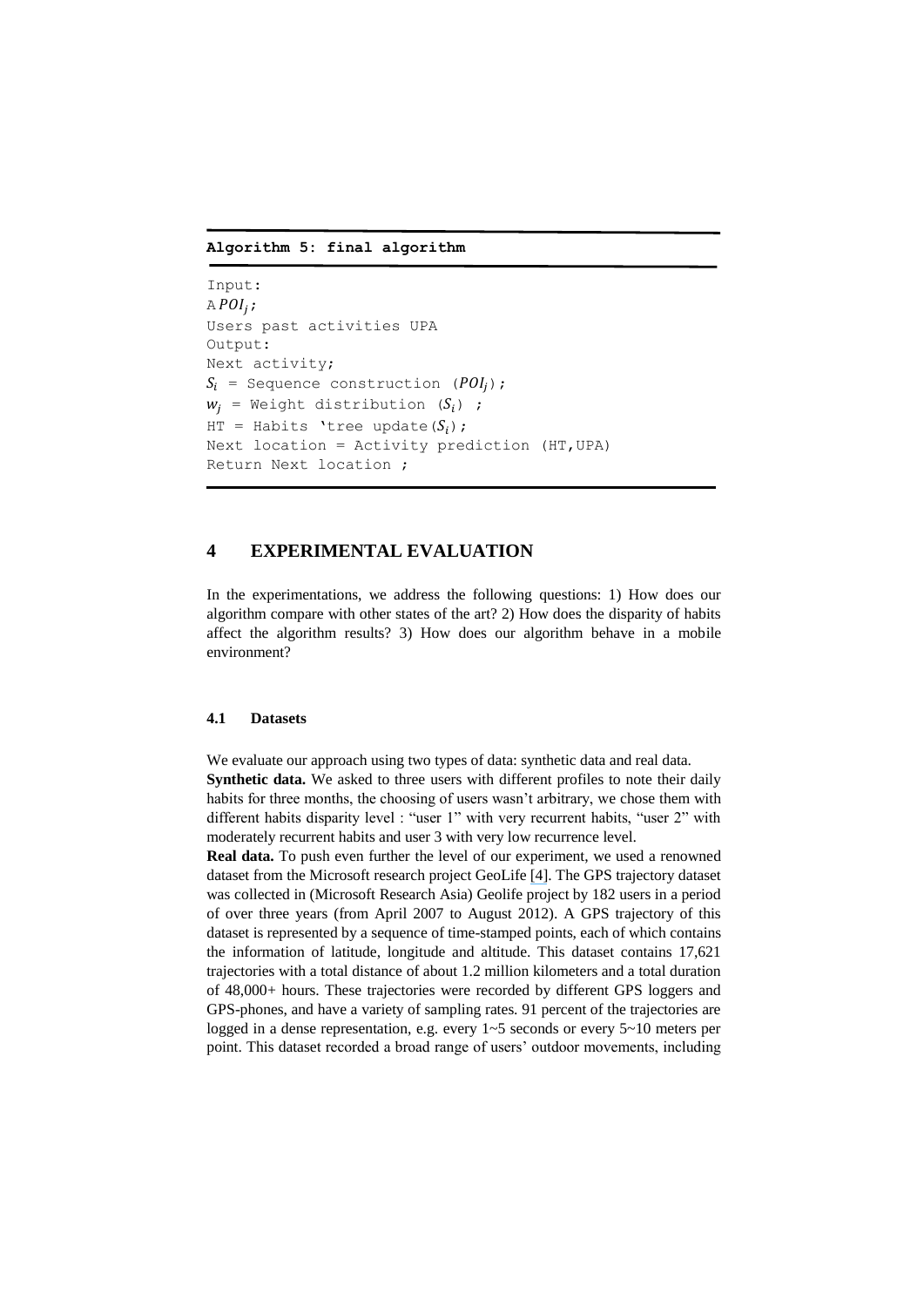not only life routines like go home and go to work but also some entertainments and sports activities, such as shopping, sightseeing, dining, hiking, and cycling.

We treated the dataset to add some information to the database like user's speed and orientation to be used in our previous work [\[2\]](https://www.researchgate.net/publication/275274206_Online_recognition_of_people) to detect users' activities from their GPS traces, every POI recognized was identified by its unique combination (longitude latitude), the result was organized in dataset (see table 1) as user's daily routines.

|          | Longitude | Latitude | Name                     | Type     | Date                 |
|----------|-----------|----------|--------------------------|----------|----------------------|
|          | 116.3216  | 39.99190 | Building 13              | House    | 2008-10-23-02-53-30  |
|          | 116.3214  | 40.01119 | <b>Swissotel Beijing</b> | hotel    | 2008-10-23-04-15-52  |
| $\cdots$ | $\cdots$  | $\cdots$ | $\cdots$                 | $\cdots$ | $\ddot{\phantom{0}}$ |

Table 1 : Example of the inferred POIs dataset from GeoLife

#### **4.2 Testing process**

Test processes in association rules represent a delicate step, since how to test is related to the field of study. We created a testing process specific to us to represent as much as possible the activity prediction situation. The concept is based on the introduction of a second virtual user that will follow the real user's movements but in every sequence of POI, the virtual user will forget his next destination, in this case our algorithm will predict a next localization that will be compared with the real next activity (see figure 5).





The position of the virtual user's moment of forgetting is random, in fact, on every  $S_i$  arrival, our algorithm generates a random position between 1 and  $S_i$ 's length, this position represents the POI's position where the virtual user will forget his next destination.

The precision represents the number of sequences where activities were well predicted on the total number of sequences, by against, the global error GE, which is calculated using the number of sequences where the activities' predictions were mistaken on the total number of sequences.

The global error contains two types of error: learning error LE and habit error HE. LE represents an error in the prediction of the next activity when referring to the past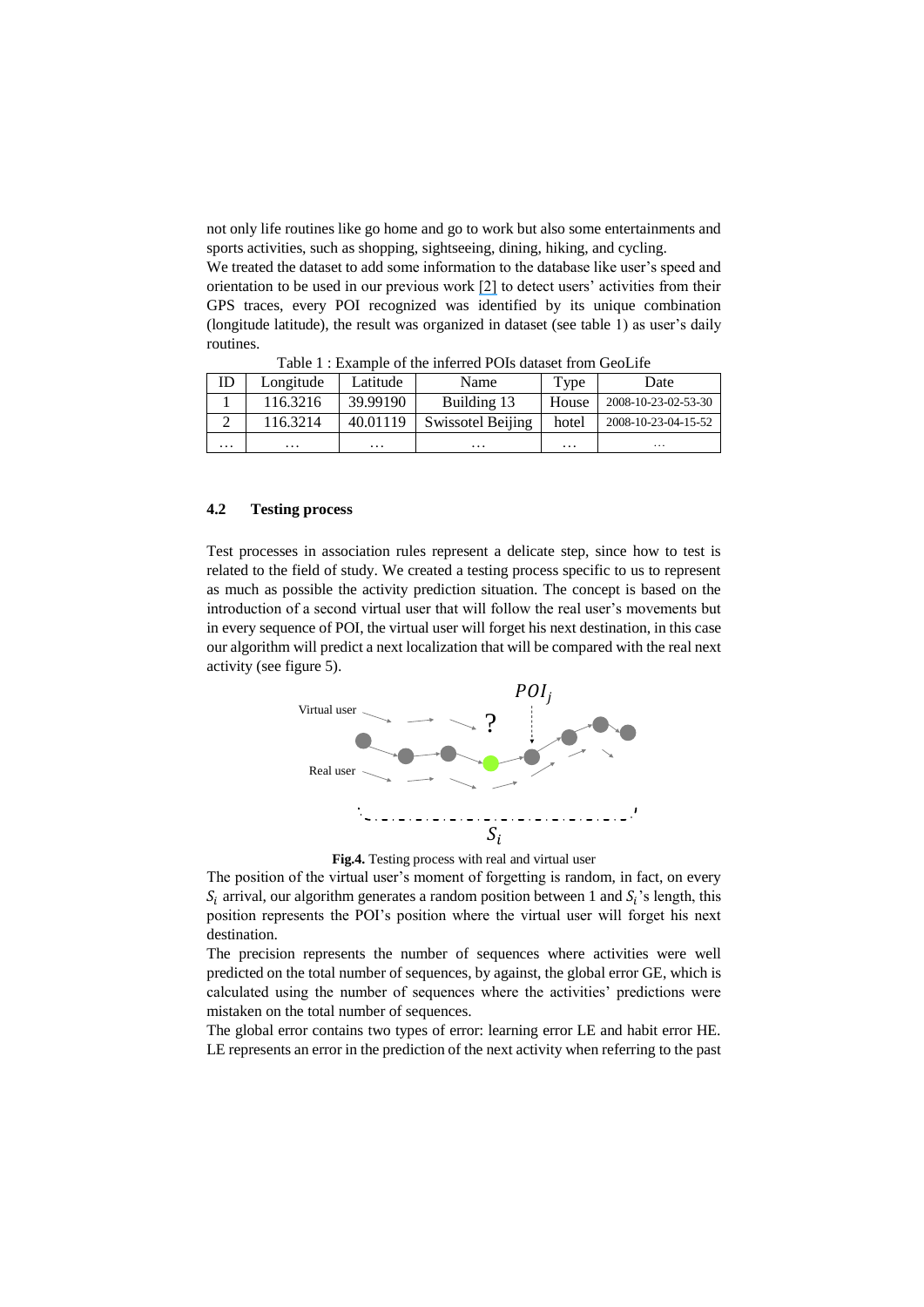activities. For example, the user has the habit of going sometimes from home to work and other times to drive his child to school, if we do a test starting from the POI "Home", our algorithm will predict for example work as next destination because it's the most recurrent activity after home. All the times when the user will go to drive his child to school and when we predict work as next activity, the algorithm will record a LE (this mismatching problem will be handled in our next work, please see future work section).

HE represents the disability to predict a next activity because the user's precedent POI are not frequent, this error can be seen as a similarity index, the greater is HE , the more data is scattered (there is less recurrence in the user's habits).

We evaluated our approach by highlighting three dimensions: first we tested our algorithm with a standard dataset, secondly with a dataset that contained a concept drift, and finally we tested the performance of our work on the mobile environment.

#### **4.3 Standard incremental activity prediction experiment**

In this step we used four users' data, the three from the synthetic dataset and one user from Geolife dataset. Results presented in table 2 represent the precision, GE, LE and HE of our algorithm on every user data.

|           | Simulated data |        |        | Geolife     |
|-----------|----------------|--------|--------|-------------|
|           | User 1         | User 2 | User 3 | User 4      |
| Precision | 83 %           | 71 %   | 61 %   | 68 %        |
| GE.       | 17 %           | 29 %   | 39 %   | <b>32 %</b> |
| LE        | 11 %           | 14 %   | 13 %   | $\%$        |
| HE.       | %              | 15 %   | 26 %   | 23 %        |

**Table 2**: Standard incremental activity prediction results

From table 2, our algorithm predicts the next activities of user 1 (with very recurrent habits) with a precision of 83 % and a global error GE of 17% divided into 11% of learning error LE and 6% of habit error. User 2 and user 3 show less precision rate with respectively 71% and 61% of precision. User 4 data that contains 726 sequences and a total of 2831 POI shows a precision of 68% and a global error of 32%.

**Discussion.** First, it is clear that our approach shows an interesting result with an average precision of 70.75%, moreover, analyzing the distribution of errors in every user's data, we notice a strong correlation between the global error GE and the habits error HE, indeed, the variation of learning error LE is so small that we preclude the possibility of linking between GE and LE.

We conclude that the error in our approach is sensitive to the users' habits similarity, which is somewhat logical because the definition word "Habit" is a routine of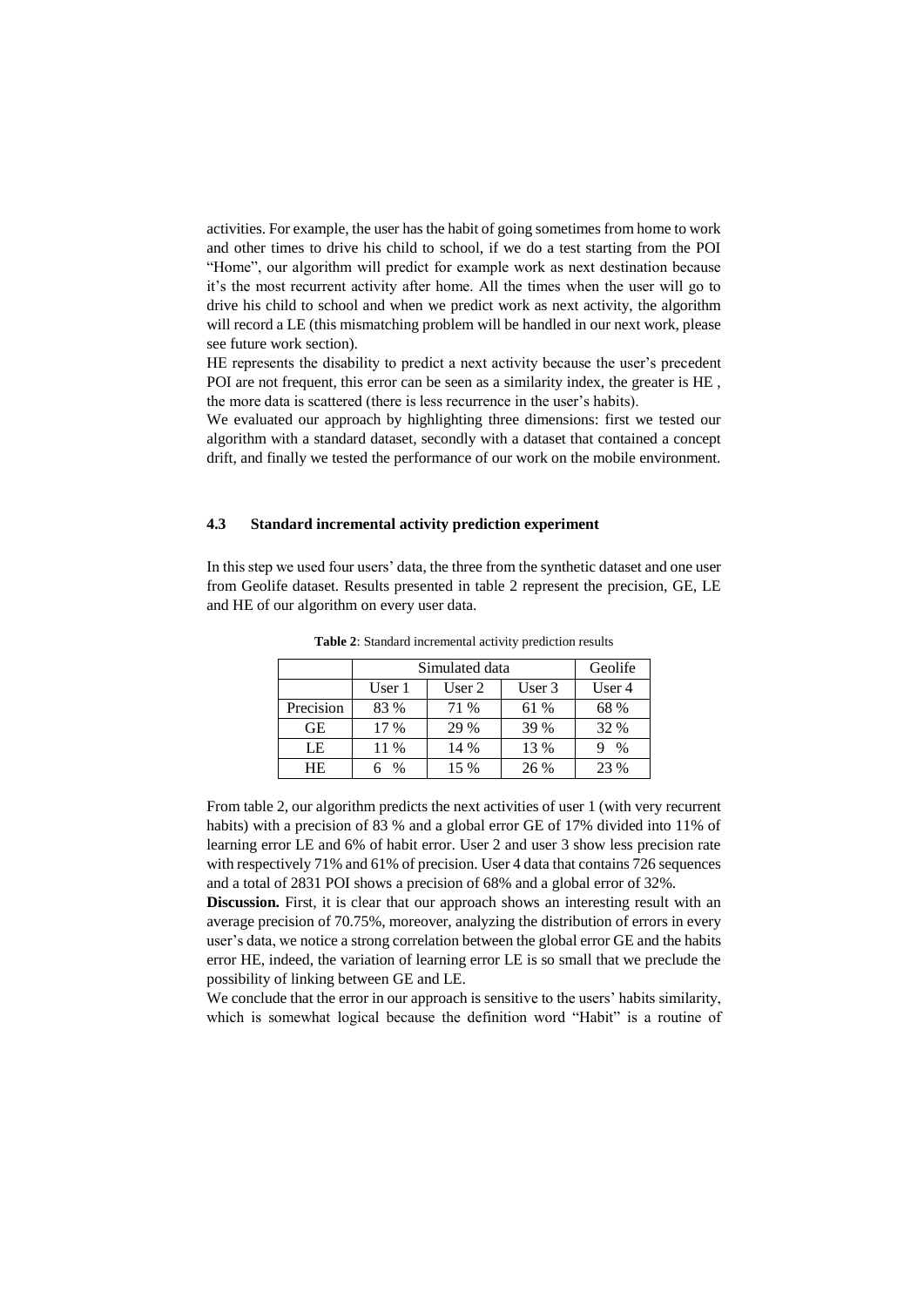

behavior that is repeated regularly, so, regularity in users' movements is important to succeed in predicting his next location.

**Fig.5.** Habit error HE evolution in the four users' data

The figure 6 tracks the evolution of HE in every user's data, results presented show globally two kinds of graphics: stepped graphic concerning user 1 and user 2 owning to the fact that those two users have some new behaviors, when arrived, the algorithm makes a mistake in that moment because the new sequence is unknown, but it catches up quickly in the next moments to recognize the sequence as frequent and predict the right activity. The second type of graphic concerning user 3 and user 4 is a moderately smoothed graphic which approaches a straight function, the user 3 and user 4 have dispersed habits which explain the continuous increase of HE over time.

### **4.4 Incremental activity prediction with concept drift experiment**

We compare in this section our approach with an incremental version of FP-growth called DB-Tree [\[3\]](https://www.researchgate.net/publication/221442206_Mining_Incremental_Association_Rules_with_Generalized_FP-Tree?el=1_x_8&enrichId=rgreq-84b1dba1-a050-4949-a61e-a7636a69295b&enrichSource=Y292ZXJQYWdlOzI4MTU2MjY4NTtBUzoyNzEyMjM3NjI0NTI0OTFAMTQ0MTY3NjE5Mjc2MA==), the ideal dataset to experiment the two algorithms is a dataset where the user has made a relocation (change of address and probably of habits) using a dataset that contains a concept drift, for that, we paired two users' dataset from Geolife users' datasets into one dataset to say that the first user changes his address and his habits to the second user's address and habits.

|                                 | Our algorithm | DB-tree algorithm |
|---------------------------------|---------------|-------------------|
| Precision before the relocation | 72 %          | 63 %              |
| Precision after the relocation  | 69 %          | 51 %              |
| Global precision                | 70.5 %        | $\%$              |

**Table 3** : Comparison between our algorithm and DB-tree algorithm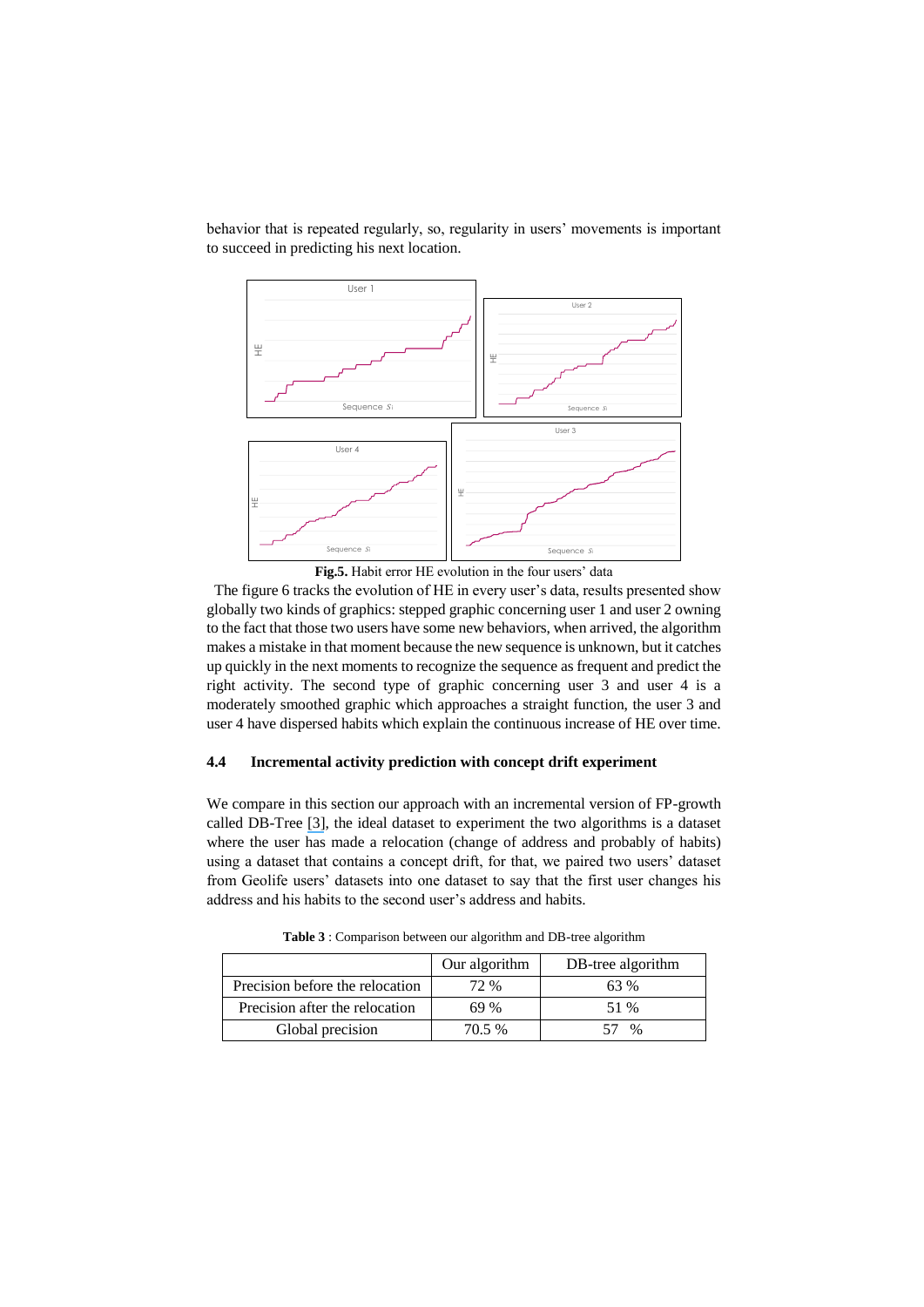Table 3 presents the results of our experiment; we divided it into three indicators, precision before and after the relocation, and the global precision.

**Discussion.** Globally, our algorithm shows an interesting precision result with 70.5 % of precision contrary to DB-tree which shows a low rate with only 57% of precision.

First, the reason why our algorithm shows better results (72% against 63% for DBtree) in normal dataset (before the relocation) is that FP-tree doesn't handle the order of POIs in sequences since it reorders the POIs to store them in descending order of support in the tree, therefore, for example, the habits of going from home to work and from work to home are the same for FP-tree, which is quite wrong.

To analyze the after location step, we tracked the error evolution of both algorithms (see figure 7 and 8) to justify the results shown in table 2.



**Fig.6.** Error evolution in our algorithm

After the relocation, our algorithm shows a strength to these shifts (precision decreases only from 72% to 69%) and support time for habits change is small because the algorithm detects a change in the user's habits and starts to add a supplement weight (drift's weight  $wd_j$ ) until that the new sequences become frequents.

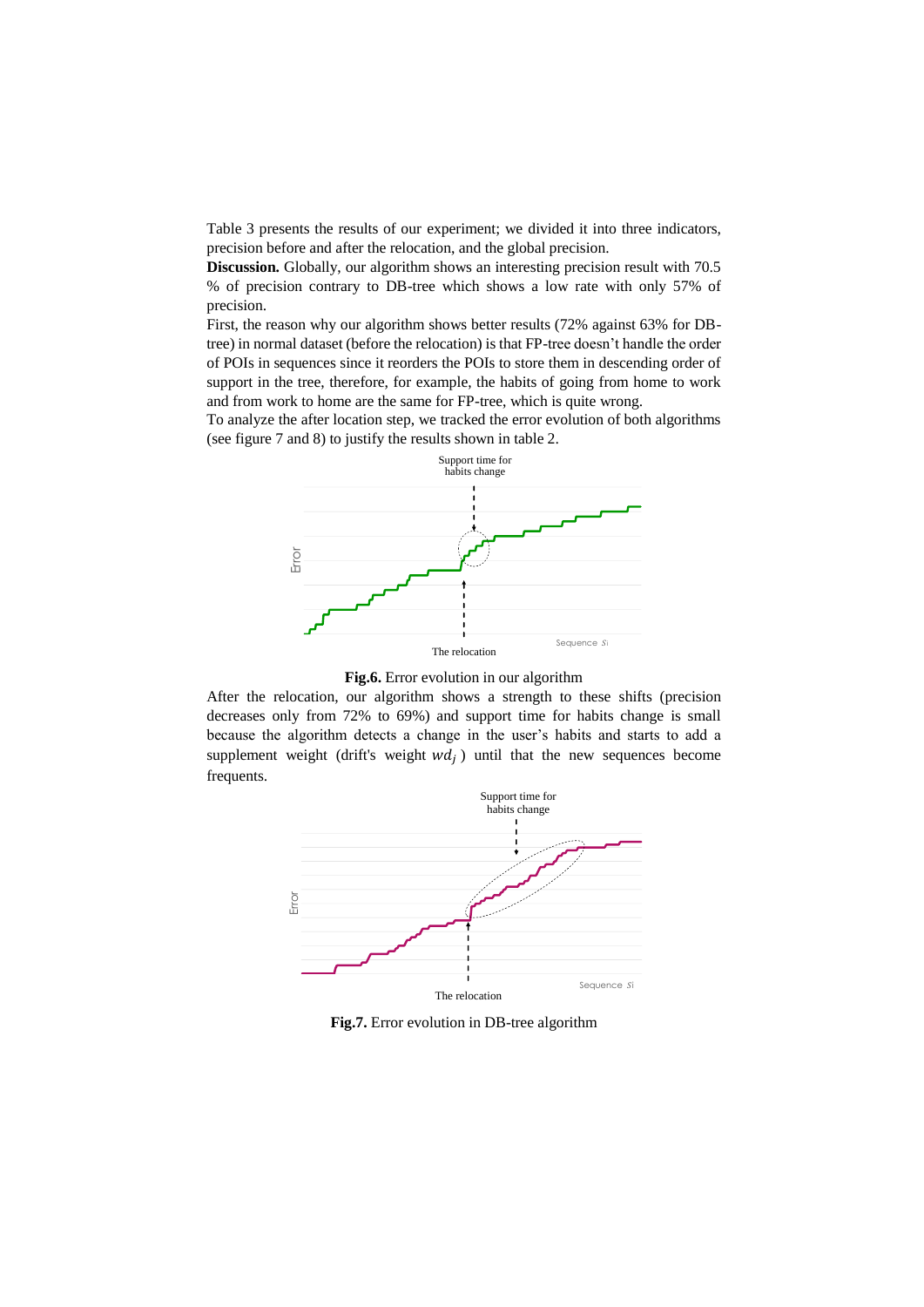Contrariwise, DB-tree encounters difficulties to revive its model after the relocation to detect the new behaviors (drop of the precision from 63% to 51%). Indeed, as DBtree traits all the sequences with the same manner (adds 1 to the concerned nods in the tree), it will take much time to the new habits to become frequents (the minimum support will be increased by the old habits), what explains the important support time for habits change in figure 8.

After the experimentation of our approach in term of precision and support of concept drift, we are going to test in the next section the computational impact of algorithm on the mobile resources.

#### **4.5 Experimentation of mobile resources use**

This work can be used in any environment (mobile, desktop or web applications) and using any architecture (local or distributed design), in spite of that, we are going to test our solution in a mobile environment, principally for these reasons: 1) Users movements are usually collected incrementally using a mobile device, it is more consistent to continue predicting incrementally the users' movements on the same device. 2) Mobile environment requires careful handling of the reduced storage and computing capacities, if we prove that our solution is optimal for the mobile environment, it is clear that it will be useful for the other environments that have less requirements.

We tested our algorithm using an Android smartphone from Sony (Sony Xperia S) with 1 GB of Ram and 1.5 GHz dual core processor.

The first test concerns the RAM usage, we added our solution to our precedent work [\[2\]](https://www.researchgate.net/publication/275274206_Online_recognition_of_people) where we recognized incrementally users' activities, then we compared the set with a well-known GIS solutions "Waze Social GPS Maps & Traffic", one of the best free navigation applications that won the best overall mobile app award at the 2013 Mobile World Congress, the reason of such selection is that Waze has a lot in common with our approach. In fact it gathers complementary map data and traffic information from its users like police traps (can be seen as a POI in our case), and learns from users' driving times to provide routing and real-time traffic updates.

Results in table 4 that represent the average consumption of mobile's memory of every application during 12 hours show that our solution is not greedy regarding memory usage with 40 Mo of RAM usage (note that the activity recognition system alone uses 34 Mo [\[2\]](https://www.researchgate.net/publication/275274206_Online_recognition_of_people)) comparing to Waze with 67 Mo.

**Table 4:** Comparing our solution to Waze application in term of memory usage

|                            | Our solution | Waze  |
|----------------------------|--------------|-------|
| Memory usage $\vert$ 40 Mo |              | 67 Mo |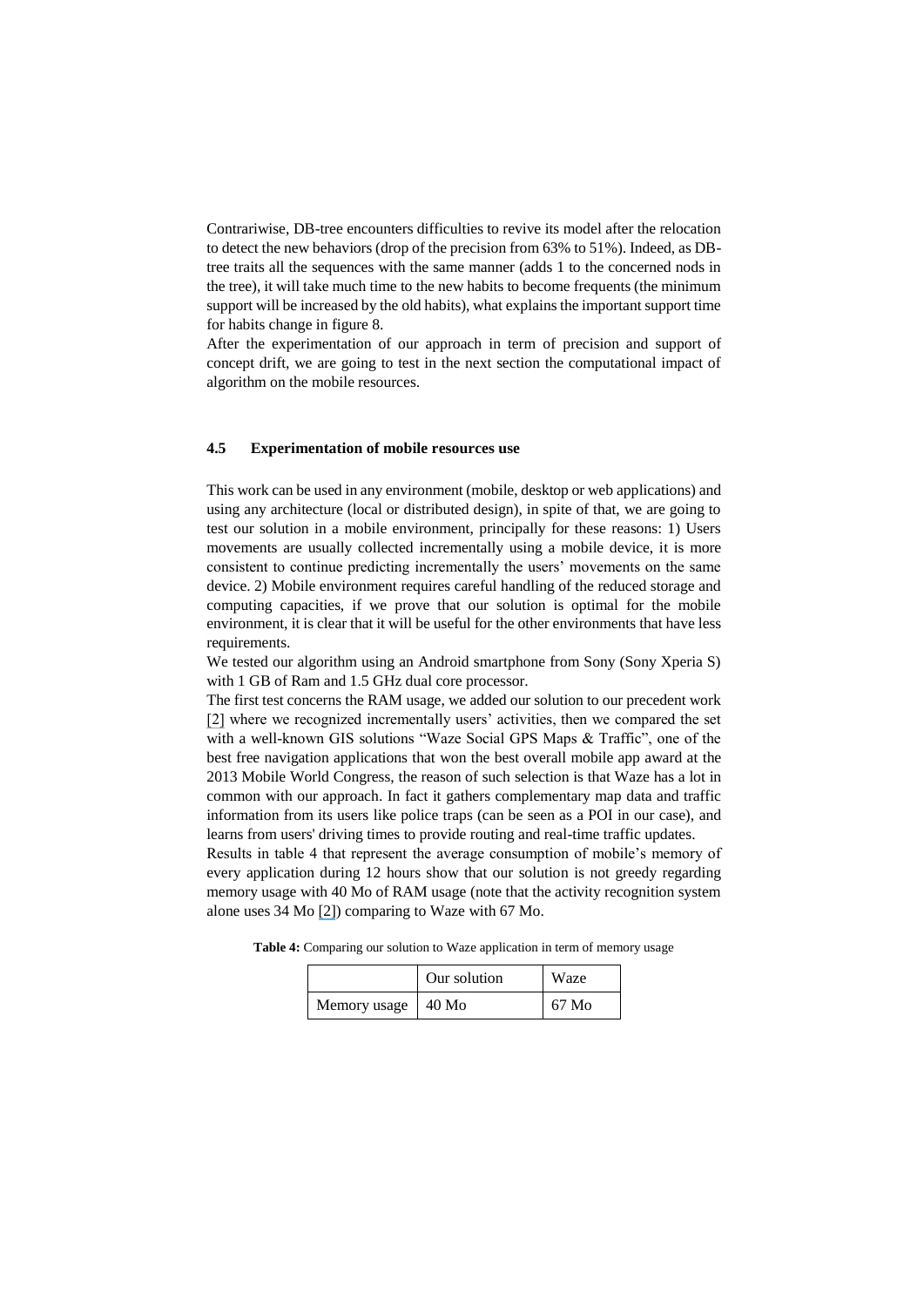The second test concerns the storage capacity usage; we had to compare our solution with an algorithm that uses a traditional database structure to observe the impact of using a tree structure. We compared our approach with the Apriori algorithm, a widely used algorithm for association rule learning using a standard database design. We tracked the variation of the database size in every solution in function of the number of sequences arrived (from 1 to 1 million sequences), in order to get a such important number of sequences, we created an algorithm that generated random sequences containing between 2 to 20 POI using 500 different POIs. Results exposed in figure 9 show how much the use of tree structure is benefic to the size of the database, thanks to sharing paths between items in tree structure which leads to much smaller size than in a traditional database.



**Fig.8.** Database size comparison between our solution and Apriori algorithm In the other hand, the maximum size of our tree (467 Mo) that is reached using one million sequences (if we take an average of 2 sequences per day, it represents more than 1388 years) represents a size widely acceptable by the requirements of mobile environment storage.

## **5 CONCLUSIONS AND FUTURE WORK**

In this paper, we proposed a new algorithm based on the online learning of users' habits to predict users' next locations taking into account the changes that can occur in their routines, our original contribution includes a new algorithm of online mining association rules that support the concept drift.

Our approach has been experimented in a real case study using Geolife project to test the accuracy of our predicting technique by comparing it to Apriori algorithm and DB-tree algorithm via several indicators like supporting users' habits changes and mobile resources usage. Results show that our proposal is well positioned compared to its similar, and represents an interesting solution to predict users' next activities without depleting the resources of users' mobile devices.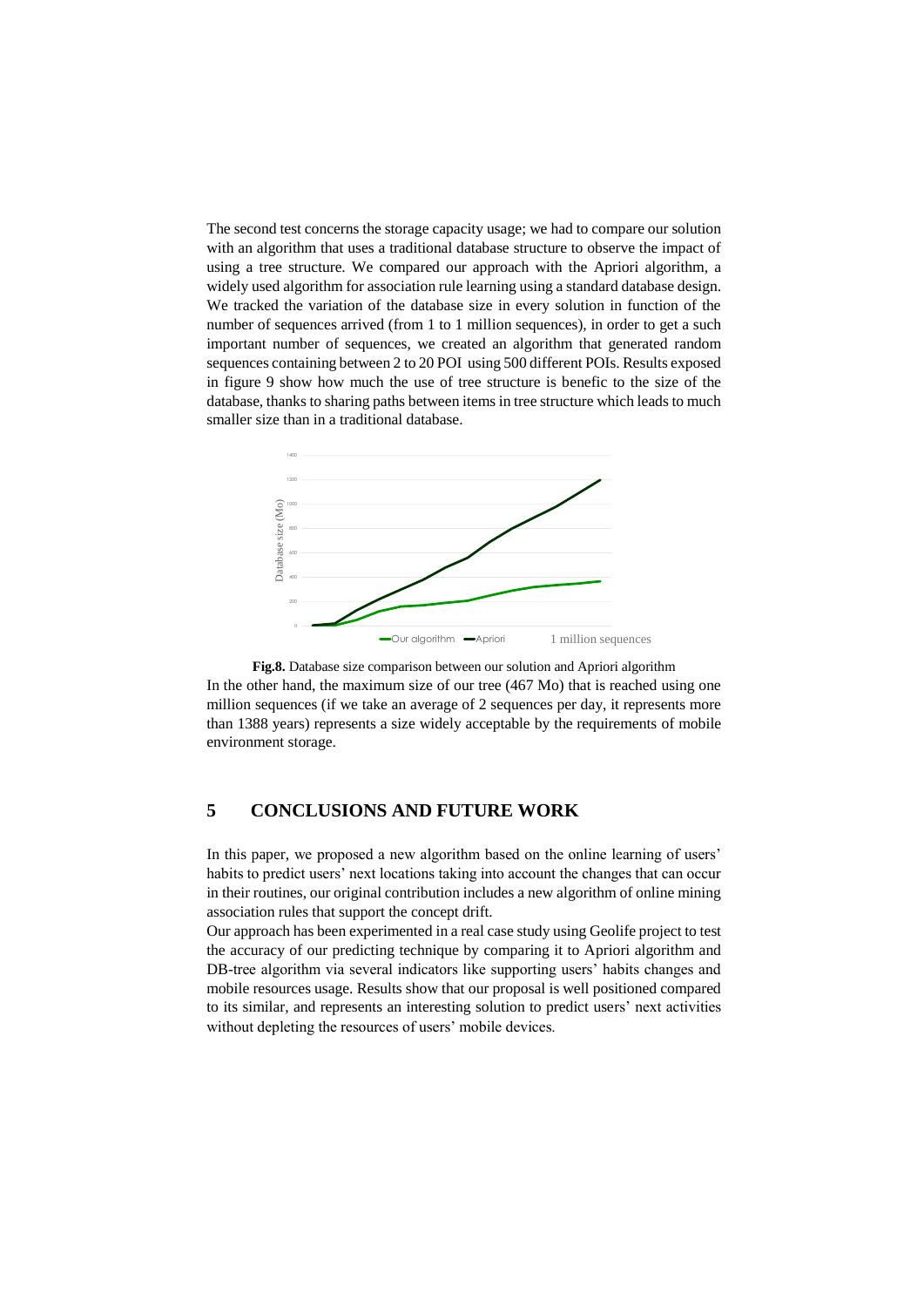Several promising directions for future works exist. First, if this work is used in a big data context, some efforts shall be done to optimize the construction and the research process in the tree structure to minimize the response time of our algorithm. Secondly, the clustering of users' profiles represents an interesting research field, in that direction, the habits' tree represents a good structure that summarizes users' routines, clustering users' profiles basing on their habits will be reduced to the comparison of two trees (habits' trees). Thirdly, this work has to be improved by introducing a temporal dimension to the habits' tree in order to improve our algorithm precision (for example, routines made in weekends are different of those made in working days).

## **6 References**

[1] Asahara, A., Maruyama, K., Sato, A. , Seto, K.: [Pedestrian-movement prediction](https://www.researchgate.net/publication/221589403_Pedestrian-movement_prediction_based_on_mixed_Markov-chain_model?el=1_x_8&enrichId=rgreq-84b1dba1-a050-4949-a61e-a7636a69295b&enrichSource=Y292ZXJQYWdlOzI4MTU2MjY4NTtBUzoyNzEyMjM3NjI0NTI0OTFAMTQ0MTY3NjE5Mjc2MA==)  [based on mixed Markov-chain model. Proc. The 19th ACM SIGSPATIAL](https://www.researchgate.net/publication/221589403_Pedestrian-movement_prediction_based_on_mixed_Markov-chain_model?el=1_x_8&enrichId=rgreq-84b1dba1-a050-4949-a61e-a7636a69295b&enrichSource=Y292ZXJQYWdlOzI4MTU2MjY4NTtBUzoyNzEyMjM3NjI0NTI0OTFAMTQ0MTY3NjE5Mjc2MA==)  [International Conference on Advances in Geographic Information Systems, ACM](https://www.researchgate.net/publication/221589403_Pedestrian-movement_prediction_based_on_mixed_Markov-chain_model?el=1_x_8&enrichId=rgreq-84b1dba1-a050-4949-a61e-a7636a69295b&enrichSource=Y292ZXJQYWdlOzI4MTU2MjY4NTtBUzoyNzEyMjM3NjI0NTI0OTFAMTQ0MTY3NjE5Mjc2MA==)  [\(2011\), 25–33.](https://www.researchgate.net/publication/221589403_Pedestrian-movement_prediction_based_on_mixed_Markov-chain_model?el=1_x_8&enrichId=rgreq-84b1dba1-a050-4949-a61e-a7636a69295b&enrichSource=Y292ZXJQYWdlOzI4MTU2MjY4NTtBUzoyNzEyMjM3NjI0NTI0OTFAMTQ0MTY3NjE5Mjc2MA==)

[2] [Boukhechba, M., Bouzouane, A., Bouchard, B., Gouin-Vallerand,](https://www.researchgate.net/publication/275274206_Online_recognition_of_people) C., Giroux, S.: [Online recognition of people's activities from raw GPS data: Semantic Trajectory](https://www.researchgate.net/publication/275274206_Online_recognition_of_people)  [Data Analysis. Proc. The 8th ACM International Conference on Pervasive](https://www.researchgate.net/publication/275274206_Online_recognition_of_people)  [Technologies Related to Assistive Environments, July 2015.](https://www.researchgate.net/publication/275274206_Online_recognition_of_people) 

[3] Ezeife, C. I. and Su, Y.: [Mining Incremental Association Rules with Generalized](https://www.researchgate.net/publication/221442206_Mining_Incremental_Association_Rules_with_Generalized_FP-Tree?el=1_x_8&enrichId=rgreq-84b1dba1-a050-4949-a61e-a7636a69295b&enrichSource=Y292ZXJQYWdlOzI4MTU2MjY4NTtBUzoyNzEyMjM3NjI0NTI0OTFAMTQ0MTY3NjE5Mjc2MA==)  [FP-Tree. Proc. The 15th Canadian Conference on Artificial Intelligence, May 2002.](https://www.researchgate.net/publication/221442206_Mining_Incremental_Association_Rules_with_Generalized_FP-Tree?el=1_x_8&enrichId=rgreq-84b1dba1-a050-4949-a61e-a7636a69295b&enrichSource=Y292ZXJQYWdlOzI4MTU2MjY4NTtBUzoyNzEyMjM3NjI0NTI0OTFAMTQ0MTY3NjE5Mjc2MA==) [4] Zheng, Y., Xie, X., Ma, W.: [GeoLife: A Collaborative Social Networking Service](https://www.researchgate.net/publication/220282575_GeoLife_A_Collaborative_Social_Networking_Service_among_User_Location_and_Trajectory?el=1_x_8&enrichId=rgreq-84b1dba1-a050-4949-a61e-a7636a69295b&enrichSource=Y292ZXJQYWdlOzI4MTU2MjY4NTtBUzoyNzEyMjM3NjI0NTI0OTFAMTQ0MTY3NjE5Mjc2MA==)  [among User, location and trajectory. Invited paper, in IEEE Data Engineering](https://www.researchgate.net/publication/220282575_GeoLife_A_Collaborative_Social_Networking_Service_among_User_Location_and_Trajectory?el=1_x_8&enrichId=rgreq-84b1dba1-a050-4949-a61e-a7636a69295b&enrichSource=Y292ZXJQYWdlOzI4MTU2MjY4NTtBUzoyNzEyMjM3NjI0NTI0OTFAMTQ0MTY3NjE5Mjc2MA==)  [Bulletin. 33, 2, 2010, 32-40.](https://www.researchgate.net/publication/220282575_GeoLife_A_Collaborative_Social_Networking_Service_among_User_Location_and_Trajectory?el=1_x_8&enrichId=rgreq-84b1dba1-a050-4949-a61e-a7636a69295b&enrichSource=Y292ZXJQYWdlOzI4MTU2MjY4NTtBUzoyNzEyMjM3NjI0NTI0OTFAMTQ0MTY3NjE5Mjc2MA==)

[5] Zheng, Y., Zhang, L., Xie, X., Ma, W.: [Mining interesting locations and travel](https://www.researchgate.net/publication/221023633_Mining_interesting_locations_and_travel_sequences_from_GPS_trajectories_In_Proceedings_of_WWW?el=1_x_8&enrichId=rgreq-84b1dba1-a050-4949-a61e-a7636a69295b&enrichSource=Y292ZXJQYWdlOzI4MTU2MjY4NTtBUzoyNzEyMjM3NjI0NTI0OTFAMTQ0MTY3NjE5Mjc2MA==)  [sequences from GPS trajectories. In Proceedings of International conference on](https://www.researchgate.net/publication/221023633_Mining_interesting_locations_and_travel_sequences_from_GPS_trajectories_In_Proceedings_of_WWW?el=1_x_8&enrichId=rgreq-84b1dba1-a050-4949-a61e-a7636a69295b&enrichSource=Y292ZXJQYWdlOzI4MTU2MjY4NTtBUzoyNzEyMjM3NjI0NTI0OTFAMTQ0MTY3NjE5Mjc2MA==)  [World Wild Web \(WWW 2009\), Madrid Spain. ACM Press: 791-800.](https://www.researchgate.net/publication/221023633_Mining_interesting_locations_and_travel_sequences_from_GPS_trajectories_In_Proceedings_of_WWW?el=1_x_8&enrichId=rgreq-84b1dba1-a050-4949-a61e-a7636a69295b&enrichSource=Y292ZXJQYWdlOzI4MTU2MjY4NTtBUzoyNzEyMjM3NjI0NTI0OTFAMTQ0MTY3NjE5Mjc2MA==) 

[6] Zheng, Y., Li, Q., Chen, Y., Xie, X., Ma, W.: [Understanding Mobility Based on](https://www.researchgate.net/publication/221568449_Understanding_mobility_based_on_GPS_data?el=1_x_8&enrichId=rgreq-84b1dba1-a050-4949-a61e-a7636a69295b&enrichSource=Y292ZXJQYWdlOzI4MTU2MjY4NTtBUzoyNzEyMjM3NjI0NTI0OTFAMTQ0MTY3NjE5Mjc2MA==)  [GPS Data. In Proceedings of ACM conference on Ubiquitous Computing \(UbiComp](https://www.researchgate.net/publication/221568449_Understanding_mobility_based_on_GPS_data?el=1_x_8&enrichId=rgreq-84b1dba1-a050-4949-a61e-a7636a69295b&enrichSource=Y292ZXJQYWdlOzI4MTU2MjY4NTtBUzoyNzEyMjM3NjI0NTI0OTFAMTQ0MTY3NjE5Mjc2MA==)  [2008\), Seoul, Korea. ACM Press: 312-321.](https://www.researchgate.net/publication/221568449_Understanding_mobility_based_on_GPS_data?el=1_x_8&enrichId=rgreq-84b1dba1-a050-4949-a61e-a7636a69295b&enrichSource=Y292ZXJQYWdlOzI4MTU2MjY4NTtBUzoyNzEyMjM3NjI0NTI0OTFAMTQ0MTY3NjE5Mjc2MA==)

[7] [Gambs, S., Killijian, M., Cortez, D. P., Miguel, N.:](https://www.researchgate.net/publication/234720429_Next_Place_Prediction_using_Mobility_Markov_Chains?el=1_x_8&enrichId=rgreq-84b1dba1-a050-4949-a61e-a7636a69295b&enrichSource=Y292ZXJQYWdlOzI4MTU2MjY4NTtBUzoyNzEyMjM3NjI0NTI0OTFAMTQ0MTY3NjE5Mjc2MA==) Next place prediction using [mobility Markov chains. Proc. The 1st Workshop on Measurement, Privacy, and](https://www.researchgate.net/publication/234720429_Next_Place_Prediction_using_Mobility_Markov_Chains?el=1_x_8&enrichId=rgreq-84b1dba1-a050-4949-a61e-a7636a69295b&enrichSource=Y292ZXJQYWdlOzI4MTU2MjY4NTtBUzoyNzEyMjM3NjI0NTI0OTFAMTQ0MTY3NjE5Mjc2MA==)  [Mobility, ACM \(2012\), 1–6.](https://www.researchgate.net/publication/234720429_Next_Place_Prediction_using_Mobility_Markov_Chains?el=1_x_8&enrichId=rgreq-84b1dba1-a050-4949-a61e-a7636a69295b&enrichSource=Y292ZXJQYWdlOzI4MTU2MjY4NTtBUzoyNzEyMjM3NjI0NTI0OTFAMTQ0MTY3NjE5Mjc2MA==)

[8] M. Morzy.: [Prediction of moving object location based on frequent trajectories.](https://www.researchgate.net/publication/221579244_Prediction_of_Moving_Object_Location_Based_on_Frequent_Trajectories?el=1_x_8&enrichId=rgreq-84b1dba1-a050-4949-a61e-a7636a69295b&enrichSource=Y292ZXJQYWdlOzI4MTU2MjY4NTtBUzoyNzEyMjM3NjI0NTI0OTFAMTQ0MTY3NjE5Mjc2MA==)  ISCIS, volume 4263 of *LNCS*[, pages 583–592. Springer, 2006.](https://www.researchgate.net/publication/221579244_Prediction_of_Moving_Object_Location_Based_on_Frequent_Trajectories?el=1_x_8&enrichId=rgreq-84b1dba1-a050-4949-a61e-a7636a69295b&enrichSource=Y292ZXJQYWdlOzI4MTU2MjY4NTtBUzoyNzEyMjM3NjI0NTI0OTFAMTQ0MTY3NjE5Mjc2MA==)

[9] M. Morzy.: [Mining frequent trajectories of moving objects for location](https://www.researchgate.net/publication/221506440_Mining_Frequent_Trajectories_of_Moving_Objects_for_Location_Prediction?el=1_x_8&enrichId=rgreq-84b1dba1-a050-4949-a61e-a7636a69295b&enrichSource=Y292ZXJQYWdlOzI4MTU2MjY4NTtBUzoyNzEyMjM3NjI0NTI0OTFAMTQ0MTY3NjE5Mjc2MA==)  [prediction. MLDM, volume 4571 of](https://www.researchgate.net/publication/221506440_Mining_Frequent_Trajectories_of_Moving_Objects_for_Location_Prediction?el=1_x_8&enrichId=rgreq-84b1dba1-a050-4949-a61e-a7636a69295b&enrichSource=Y292ZXJQYWdlOzI4MTU2MjY4NTtBUzoyNzEyMjM3NjI0NTI0OTFAMTQ0MTY3NjE5Mjc2MA==) *LNCS*, pages 667–680. Springer, 2007.